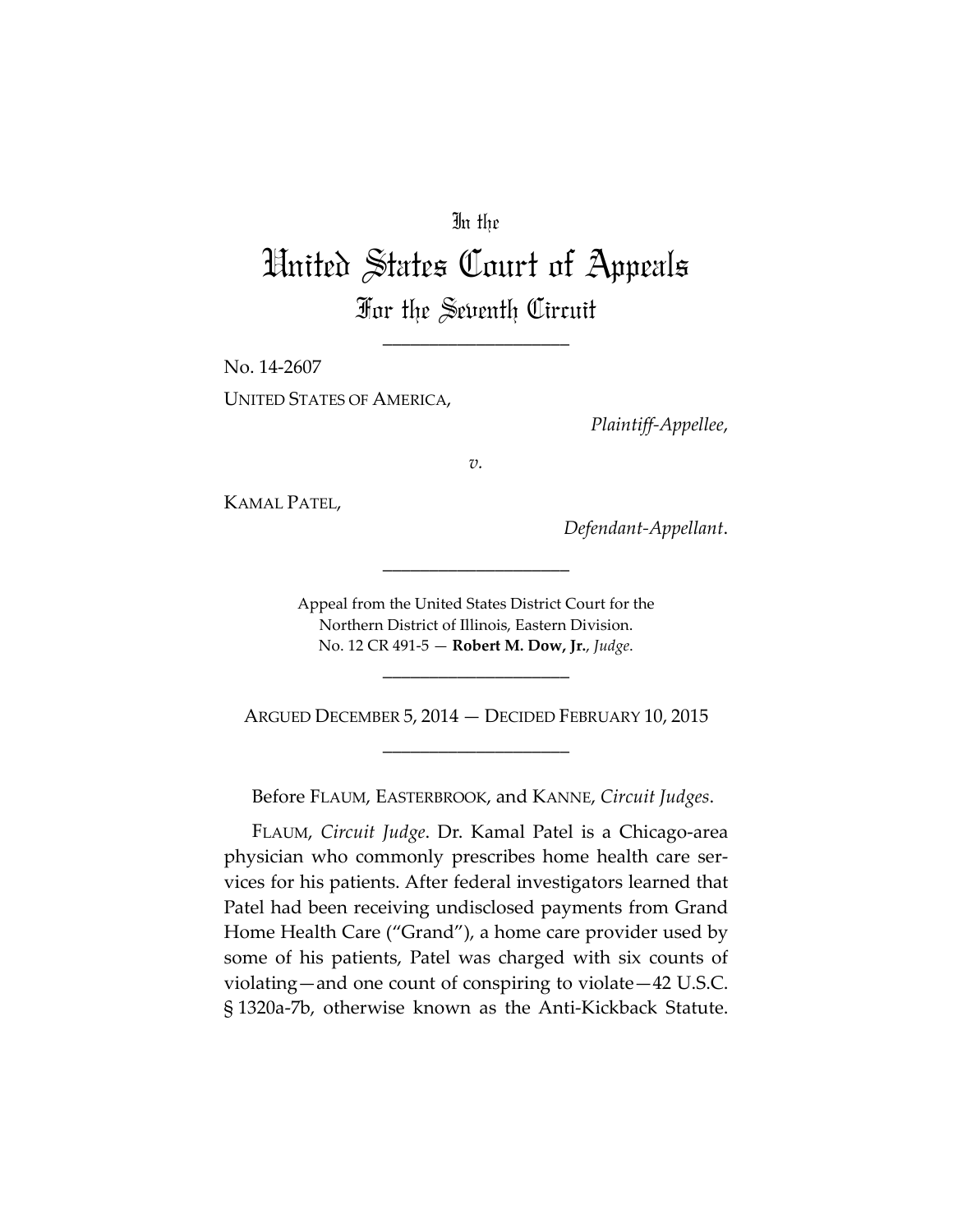In relevant part, the Statute makes it illegal to "knowingly and willfully solicit[] or receive[] any remuneration (including any kickback, bribe, or rebate) … in return for referring an individual to a person for the furnishing" of health care services paid for, in whole or in part, by a federal health care program. *Id*. § 1320a-7b(b)(1)(A).

During his bench trial, at the close of the government's evidence, Patel moved for a judgment of acquittal, arguing that he had not "referred" any patients to Grand because there was no evidence that he steered or directed his patients to Grand; rather, the patients independently chose Grand as their provider after Patel prescribed home health care. The district court rejected Patel's argument, holding that, even if a patient had initially chosen Grand, Patel "referred" the patient to Grand when he certified or recertified that the patient needed care, that the care would be provided by Grand, and that Grand could be reimbursed by Medicare for services provided. This certification and recertification occurred each time Patel signed a standardized Medicare form, Form 485, for one of his patients.

On appeal, Patel argues that the district court erred by holding that the certification and recertification, via Form 485, of patients for treatment constitutes a "referral" under the Anti-Kickback Statute. He also argues that even if those certifications were referrals, there was insufficient evidence to conclude that Patel was paid "in return for" certifications, as required by the statute. We affirm.

#### **I. Background**

Patel is an internal medicine specialist who treats approximately twenty elderly patients per day and prescribes home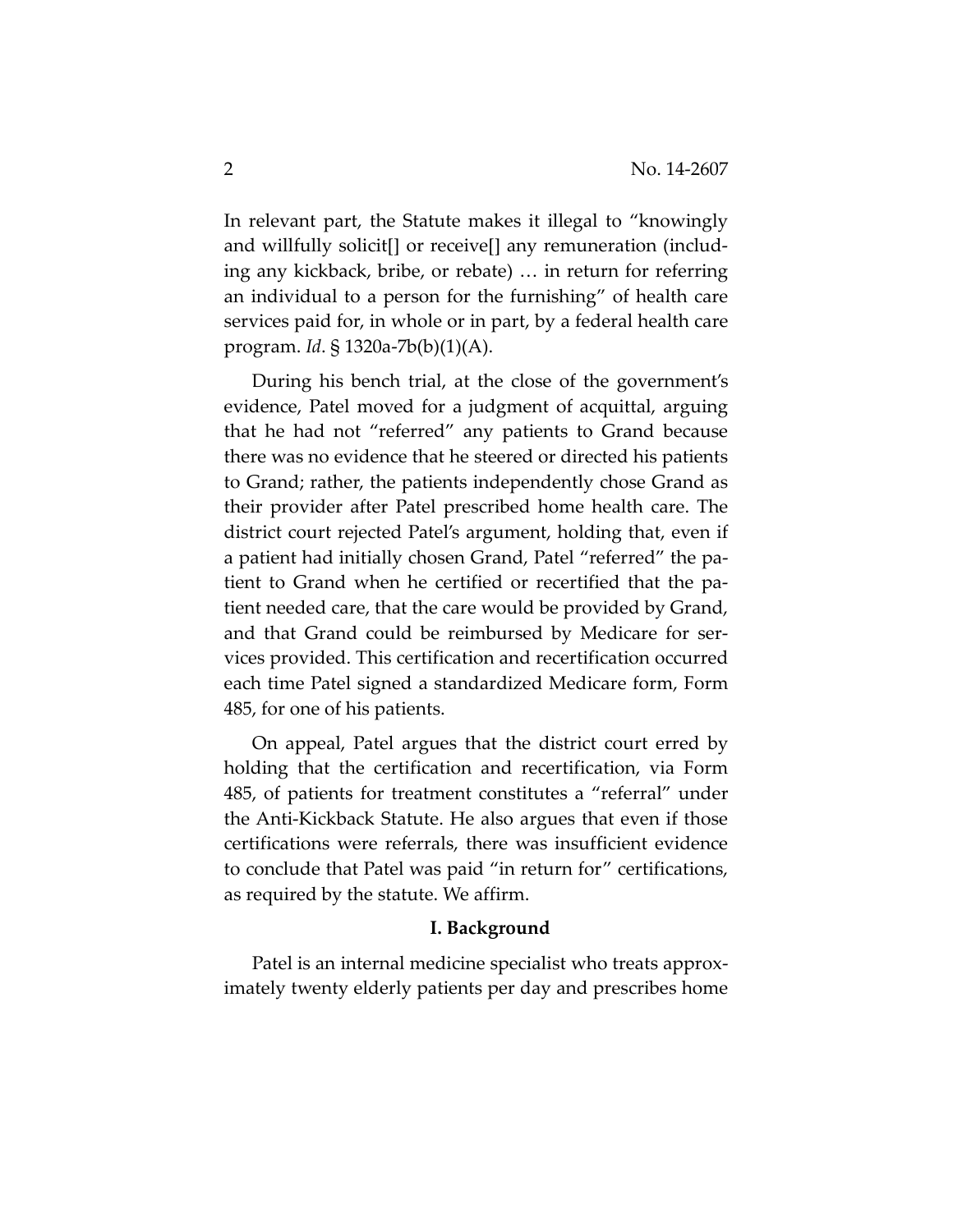health care services to about ten patients per month. One of the approximately 10–20 home health care providers used by Patel's patients is Grand, a Chicago-based company. Around 95% of Grand's patients are Medicare beneficiaries; Medicare, the parties have stipulated, is a federal health care program as defined in the Anti-Kickback Statute. In 2002 or 2003, Grand experienced a significant decline in business when some of its partners left to form a competing company, taking most of Grand's patients with them. Prior to that time, Grand had received patients from Patel, but this ceased following the partners' departure. To counteract this downturn, Grand's owners, Nixon Encinares and Maria Buendia, initially tried introducing themselves to numerous doctors in the area, including Patel, in an effort to attract business. After this approach proved unsuccessful, the Grand owners begin offering to pay doctors for referrals of Medicare patients.

Encinares approached Patel, specifically offering to pay him for "referrals." According to Patel, he did not say anything in response to the proposal and "didn't agree with" Encinares. Buendia and Encinares, on the other hand, testified that Patel said something to the extent of "okay" or "yeah" in response to their offer.<sup>[1](#page-2-0)</sup> During a second meeting with Patel, Encinares and Buendia offered to pay Patel for referrals on a per-patient basis. After making this offer,

<span id="page-2-0"></span> $<sup>1</sup>$  The district court, acting as trier of fact, concluded that it was unneces-</sup> sary to resolve this factual dispute. The dispute was immaterial to Patel's guilt on the six counts of violating the Anti-Kickback Statute. And, even if Patel did not verbally agree to the arrangement, the district court concluded that he was also guilty of conspiracy because he later manifested his involvement in the conspiracy by accepting payments from Encinares while certifying and recertifying patients to Grand.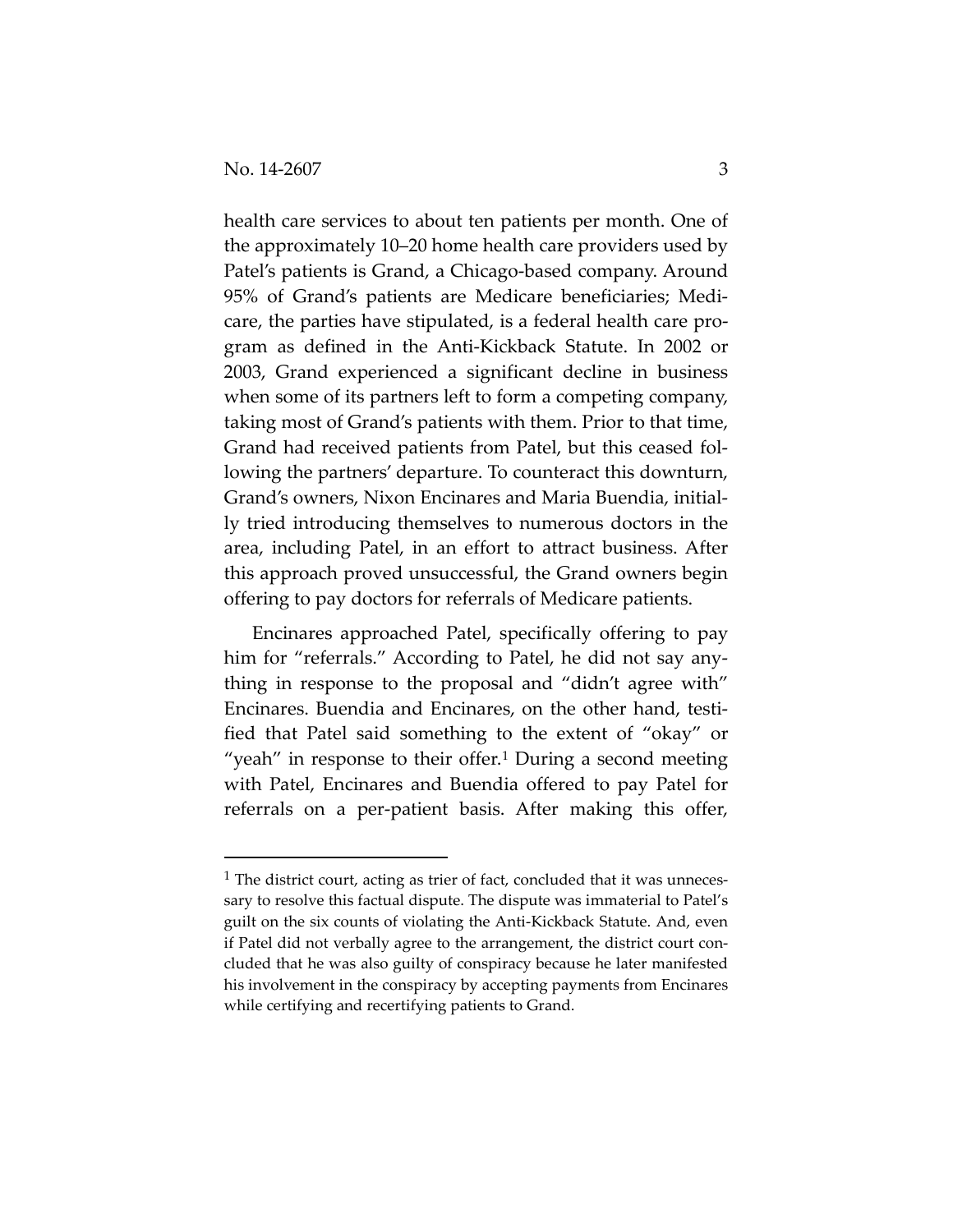Grand began providing home health care services to about 2–4 of Patel's patients per month; a majority of Patel's patients continued to use other providers.

To qualify for Medicare-reimbursed home health care services, a patient must be homebound and suffer from a medical condition or constellation of medical conditions that requires skilled nursing care or therapeutic services. A doctor or nursing facility must initially determine that a patient needs these services. Once this determination is made, the patient or his caregiver must select a provider to furnish the necessary services. Often, a treating physician or nurse will discuss the merits of particular providers with patients. Patients who have previously received home health care services often reselect their previous provider. After a provider is selected, the patient or his doctor contacts the provider and supplies important information, including the patient's name, his diagnosis, and his Medicare number. The provider then assesses the patient's condition and needs, and formulates a treatment plan. To be reimbursed by Medicare for the treatment, the provider must complete and submit to Medicare a Form 485 for each patient; Form 485 is a standardized Medicare form that certifies that home care is medically necessary and outlines a patient's diagnosis, medications, treatment plans, and goals. After filling out this information, providers must procure the signature of the patient's primary care physician on each Form 485 before the provider can bill Medicare. A signed recertification form is necessary for home care that lasts longer than the initial 60-day certification period. Home health care providers can—and often do—treat patients prior to receiving a signed Form 485, but they cannot be reimbursed by Medicare until the Form has been signed. By signing a Form 485, a physician certifies that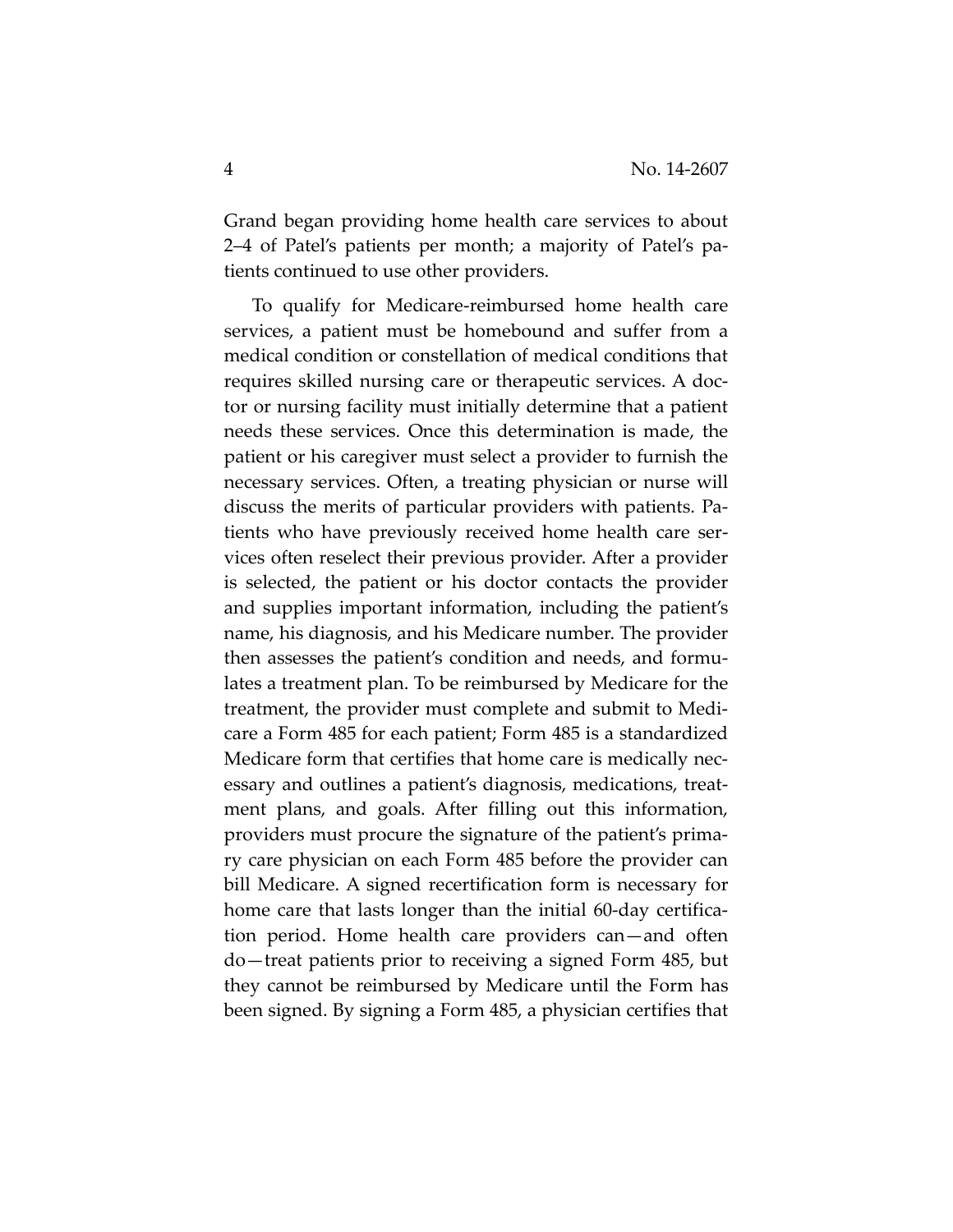"the patient is confined to his/her home and needs intermittent skilled nursing care, physical therapy and/or speech therapy or continues to need occupational therapy," and that the physician has "authorized the services on this plan of care and will periodically review the plan."

Both before and after Grand began offering Patel kickbacks, Patel used the following process when prescribing home health care for a patient. First, Patel made the initial determination that the patient required home health care services. This initial decision is not at issue in this case—it is undisputed that all of Patel's patients who were treated by Grand needed home health care. After this initial determination was made, a provider needed to be chosen. Patel did not personally discuss the selection of providers with patients or their family members, either as an initial matter or as part of recertification. Rather, his patients discussed home health care options with Patel's medical assistant, Jeanette Sungvoom. Patel did not tell Sungvoom which provider to recommend. Sungvoom gave patients an array of 10–20 brochures from various providers. The brochures were given to Patel's office by the providers, but it is unclear whether Sungvoom and Patel included every brochure that they were offered. One of the brochures provided by Sungvoom was Grand's, but the government does not contend that it was included in the array because Grand had offered Patel kickbacks. Each patient independently chose a provider from those in the array. After a provider was selected, Sungvoom called or faxed the provider with the name of the patient, his diagnosis, and his Medicare number. The fax cover pages from Patel's office bore the subject line "new referral" and the body of the faxes contained prescriptions for home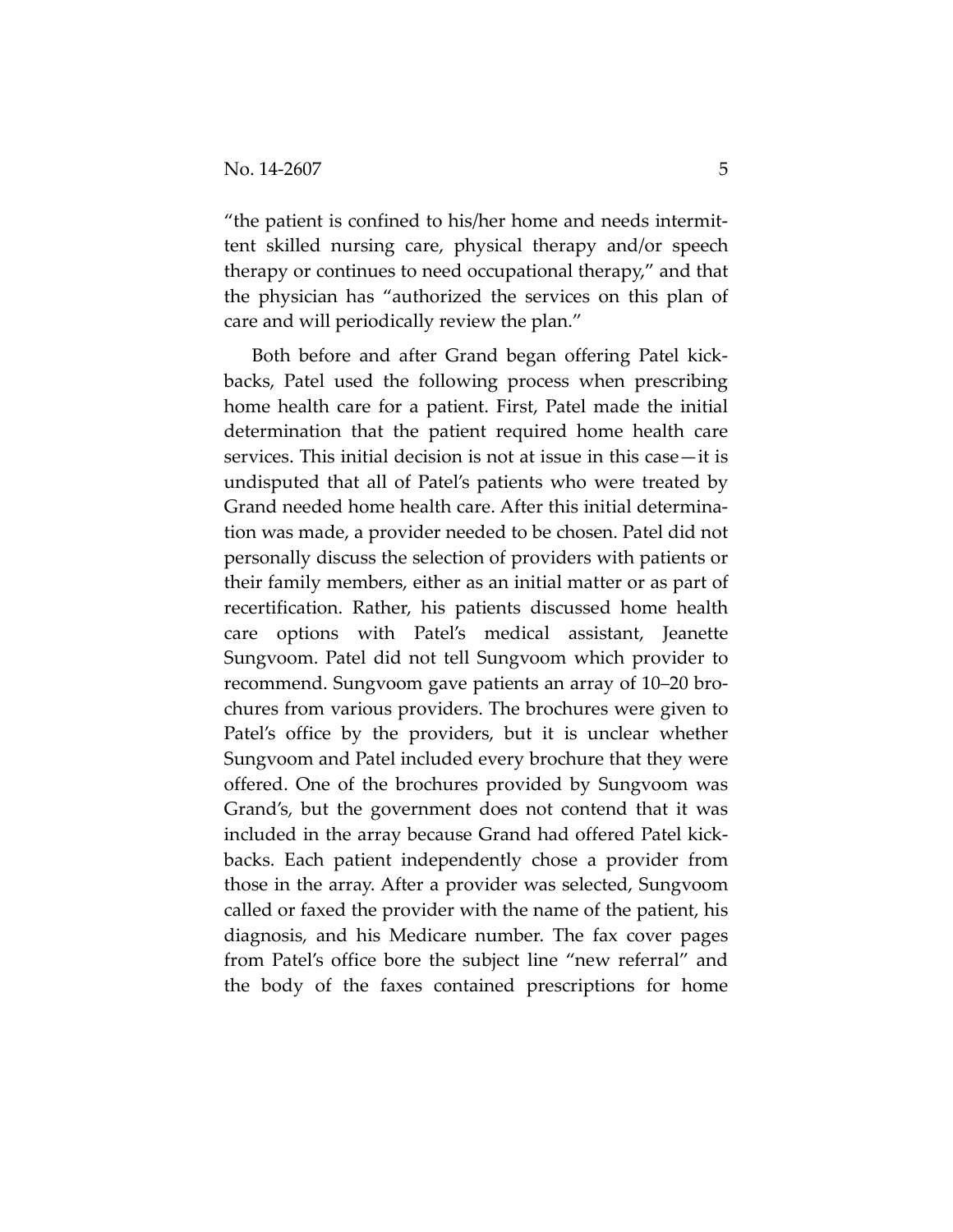health care signed by Patel or by Sungvoom, with Patel's authorization.

If the patient selected Grand as his home health care provider, Grand would then send one of its nurses to assess the patient and complete an "OASIS" form to document the assessment. Grand would devise a treatment plan and fill out most of a Form 485 for that patient. Grand often began providing the proposed services before Patel signed the Form 485. Encinares met with Patel on a monthly basis to have him sign Form 485s. During these meetings, Encinares paid Patel cash. The amount of cash was equivalent to \$400 for each signed Form 485 representing a new admission to Grand and \$300 for each signed recertification. The district court found that Patel would have signed the Form 485s for each of these patients even if they had not selected Grand. It noted, however, that on at least one occasion Patel indicated over the phone that he was not ready to sign the forms for patients who selected Grand until Encinares was able to bring cash along with the forms. In her office, Buendia kept handwritten notebooks keeping track of Patel's patients being treated by Grand, as well as Grand's payments to Patel. Buendia and Encinares would refer to these notebooks each month to determine how much money Patel was due. The notebooks contain entries reflecting multiple payments of over \$1,000 to "Dr. Patel" or "Dr. P." In addition to normal cash payments, Patel was also at times compensated by Grand in the form of incremental loan forgiveness for an \$8,000 loan Patel previously received from Grand.

The government began investigating Grand for health care fraud in the spring of 2011. Encinares and Buendia quickly agreed to cooperate in the government's investiga-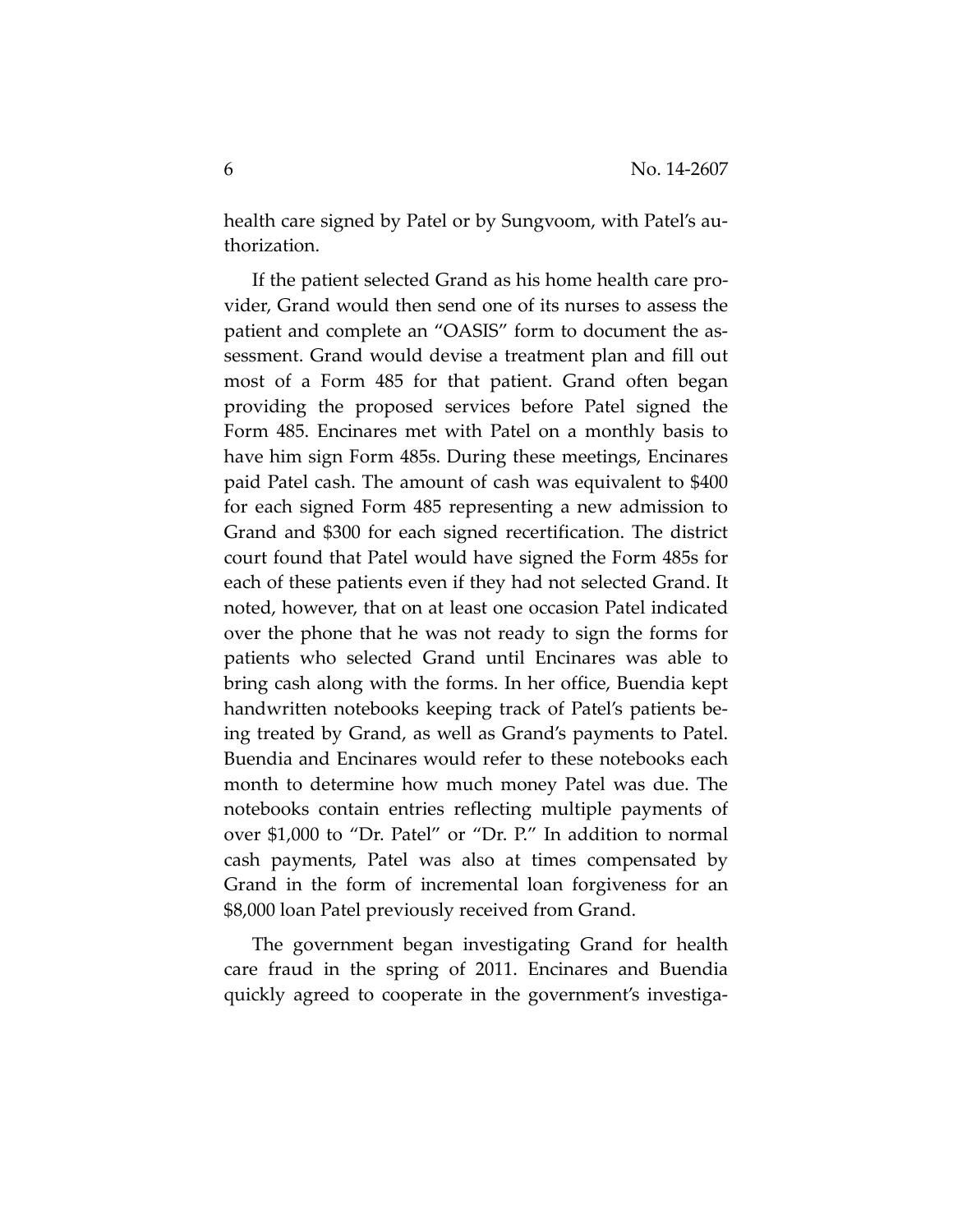tion of others taking part in their scheme by recording telephone calls and meetings with those individuals. Encinares recorded several phone conversations and three meetings with Patel, which Encinares testified were typical of their prior meetings. During these interactions, Patel frequently sounded nervous. In their recorded meetings, Patel signed Form 485s and Encinares gave Patel cash. During one recorded phone call, on May 10, 2011, Patel said, "I was wondering if we could meet for paperwork today." Encinares replied by stating that money was "tight" for Grand, to which Patel responded, "So you're not ready for the paperwork right now."

On November 13, 2012, the government filed a 42-count indictment against Patel, Encinares, Buendia, and others alleging violations of the Anti-Kickback Statute. Patel was charged with six counts of violating the Statute and one count of conspiracy to violate the Statute. A three-day bench trial began on June 10, 2013. The next day, at the close of the government's case in chief, Patel filed a motion for a judgment of acquittal on all counts, arguing that he had not made any "referrals" to Grand. The district court took the motion under advisement and continued with the trial.

On February 19, 2014, the district court denied Patel's motion for judgment of acquittal and found him guilty on all counts. Patel was sentenced to serve eight months' imprisonment and 200 hours of community service, and was required to forfeit \$31,900 of kickback payments. After sentencing, the district court granted Patel's motion for bond pending appeal.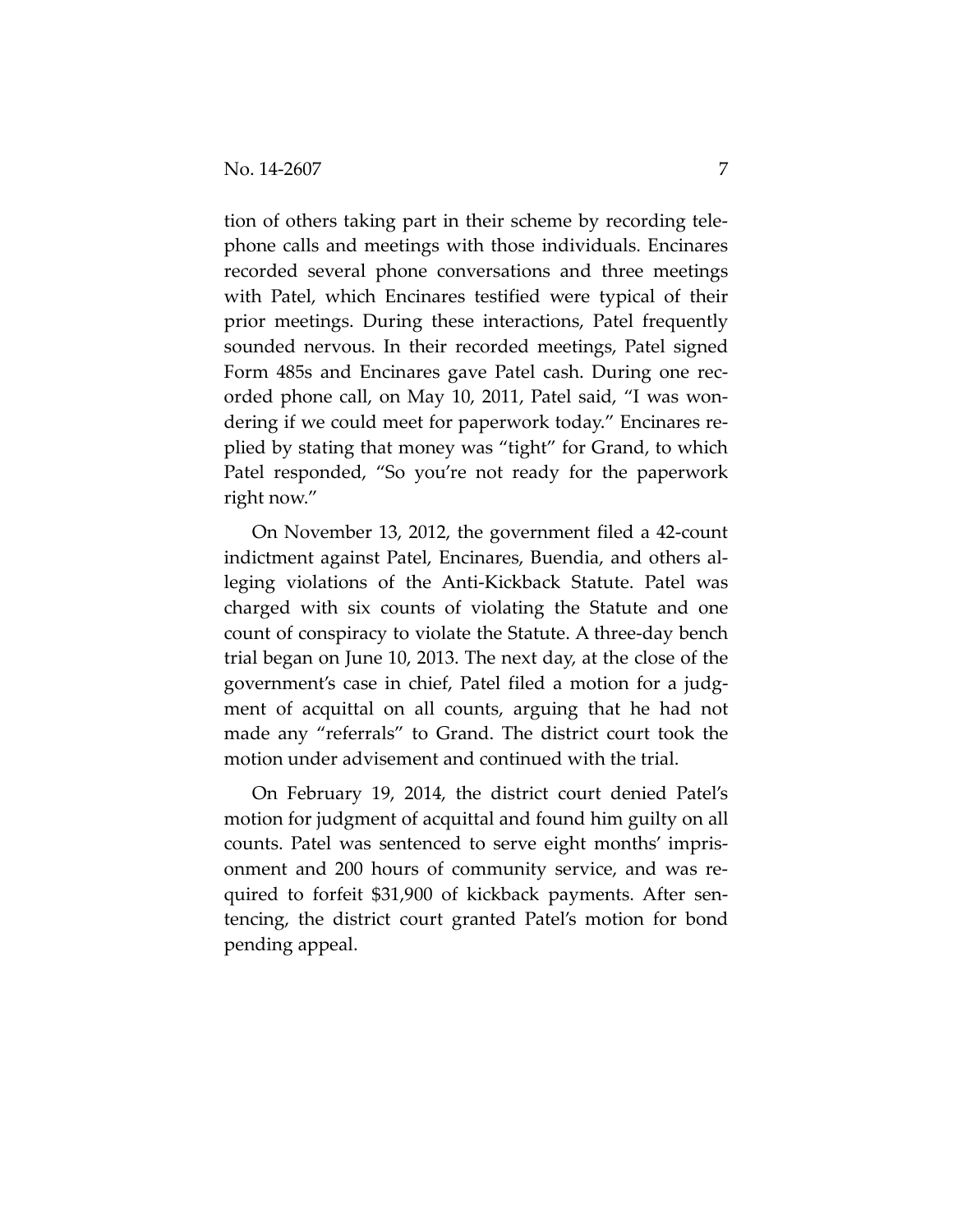#### **II. Discussion**

#### **A. Definition of "Referring"**

The Anti-Kickback Statue is designed to prevent Medicare and Medicaid fraud. According to the Health Resources and Services Administration, the Statute was enacted to "protect the Medicare and Medicaid programs from increased costs and abusive practices resulting from provider decisions that are based on self-interest rather than cost, quality of care or necessity of services." Health Res. & Serv. Admin., Program Assistance Letter 1995-10, *Guidance on the Federal Anti-Kickback Law*, *available at*  http://bphc.hrsa.gov/policiesregulations/policies/pal199510.h tml (last visited February 2, 2015); *see also United States v. Borrasi*, 639 F.3d 774, 781 (7th Cir. 2011) (explaining that the Anti-Kickback Statute was "designed to help combat health care fraud"). The Statute has another purpose as well—to protect patients from doctors whose medical judgments might be clouded by improper financial considerations. *See*  Health Res. & Serv. Admin., *supra* ("The law seeks to … preserve freedom of choice and preserve competition.").

The provision of the Anti-Kickback Statute at issue in this case states:

> whoever knowingly and willfully solicits or receives any remuneration (including any kickback, bribe, or rebate) directly or indirectly, overtly or covertly, in cash or in kind—in return for referring an individual to a person for the furnishing or arranging for the furnishing of any item or service for which payment may be made in whole or in part under a Federal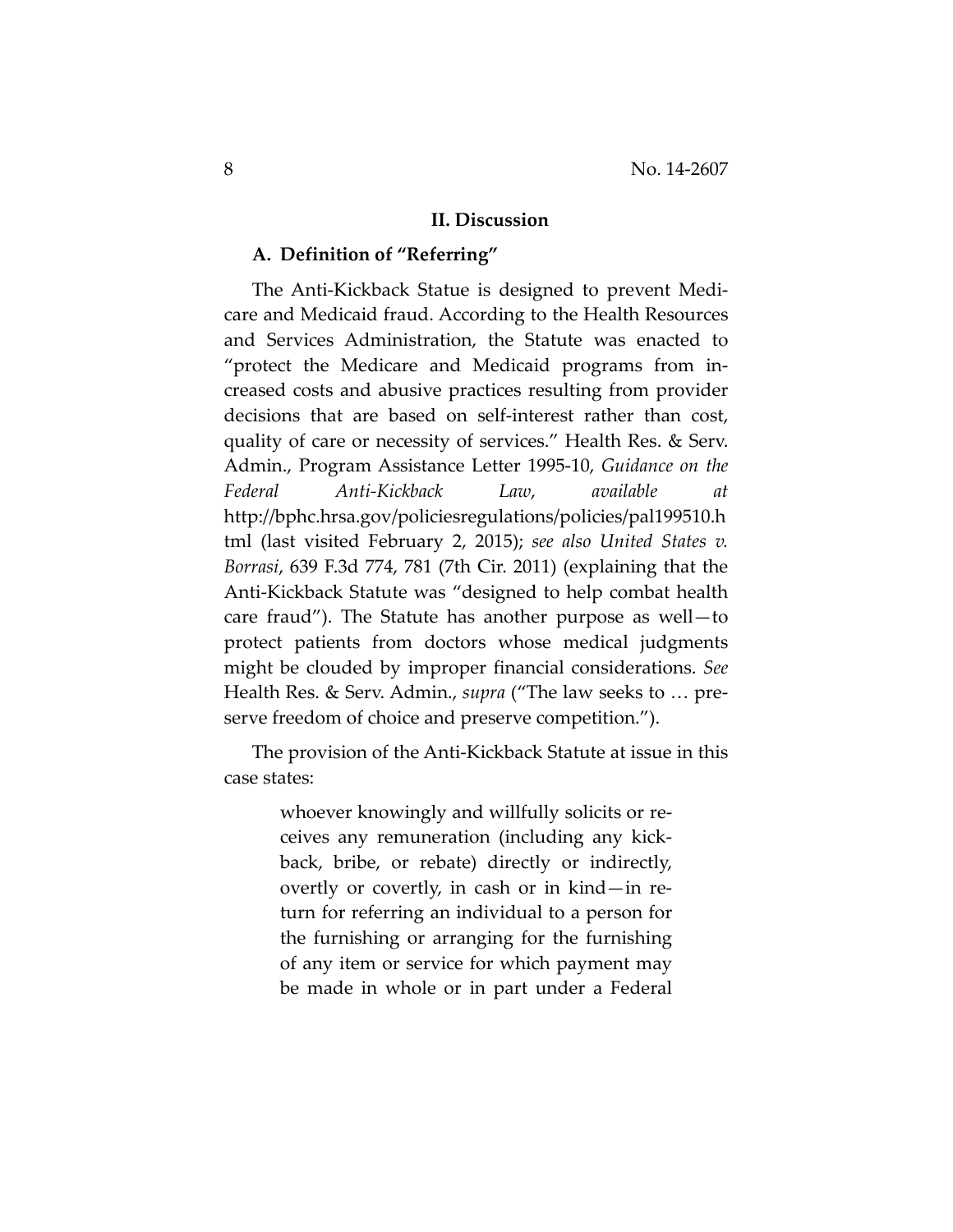health care program [shall be guilty of a felony].

42 U.S.C.  $\S 1320a-7b(b)(1)(A)$ . This appeal requires us to interpret the meaning of the term "referring"—which is not defined in the statute—and specifically to decide whether Patel referred his patients to Grand each time he signed Form 485 certifications and recertifications, thereby allowing Grand to be reimbursed by Medicare for services provided to those patients.

Patel argues that, in the context of the Anti-Kickback Statute, the word "refer" means to personally recommend to a patient that he seek care from a particular entity. In Patel's view, a physician does not refer a patient when the patient, with no input from the physician, independently chooses a provider. Therefore, because there is no evidence that Patel ever urged any of his patients to use Grand, he argues that he cannot be guilty of violating the Statute.<sup>[2](#page-8-0)</sup> The government, in contrast, argues for a broader reading of the term

<span id="page-8-0"></span><sup>&</sup>lt;sup>2</sup> Under this theory, Patel would also be innocent of conspiracy to violate the Anti-Kickback Statute even if he had agreed to be paid in return for certifications and recertifications, as this would not be a conspiracy to be paid in return for *referrals*. However, under Patel's theory, Patel could still be guilty of conspiracy if he agreed to be paid in return for *recommending* his patients to Grand, but never actually carried out this plan. The district court did not determine whether Patel entered into such an agreement because the court found Patel guilty of conspiracy for a different reason: certifications and recertifications are referrals, meaning that Patel manifested his agreement to an illegal conspiracy by accepting payments in exchange for these certifications. Because we ultimately agree with the district court's legal determination, as well as its factual conclusion that Patel was paid in return for referring patients, we also agree with the district court's conclusion on the conspiracy count.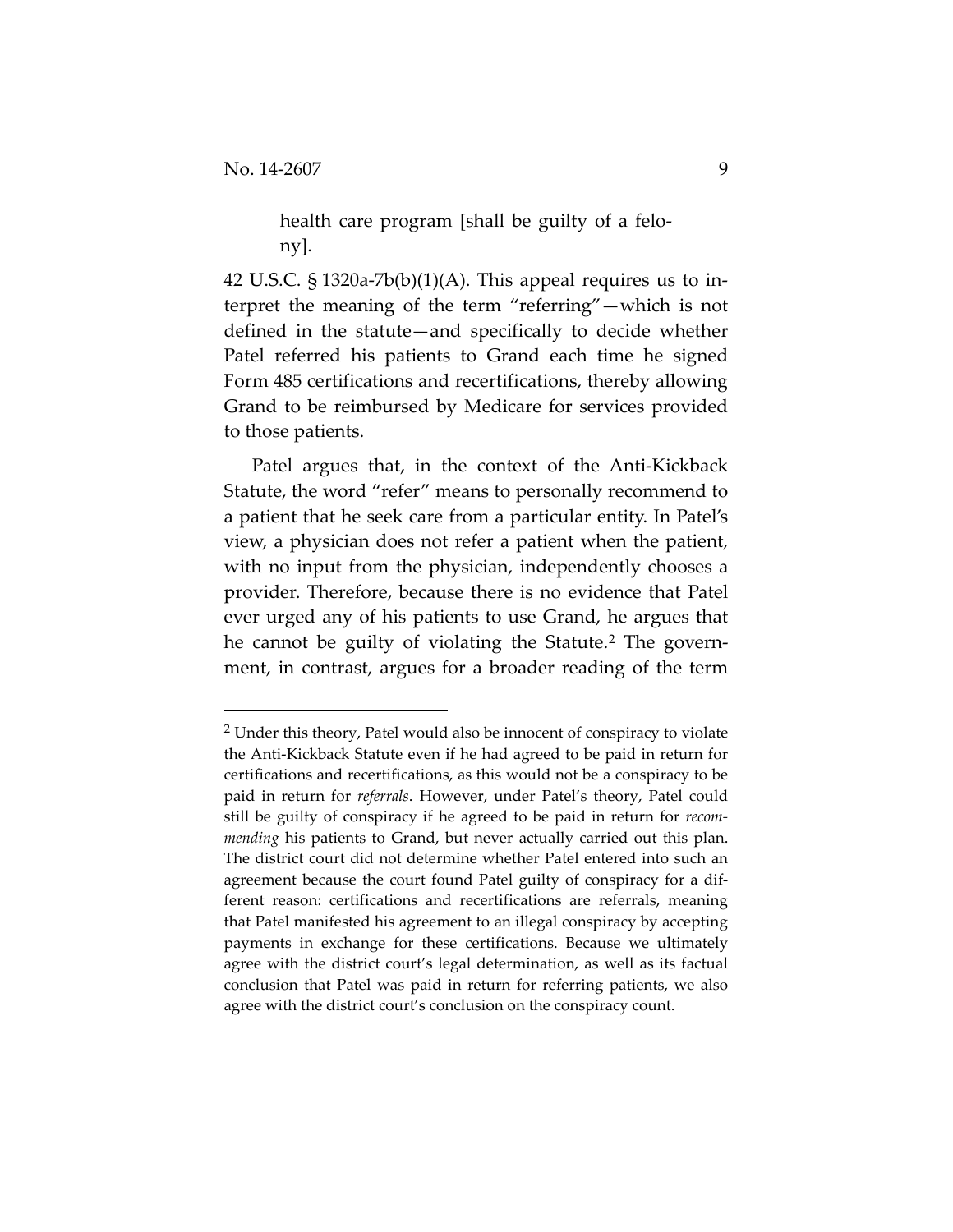"refer," which includes not only a doctor's recommendation of a provider, but also a doctor's *authorization* of care by a particular provider. Under this reading, Patel referred his patients to Grand by signing Form 485 certifications and recertifications. We agree with the government's interpretation.

We review issues of statutory construction de novo. *United States v. Berkos*, 543 F.3d 392, 396 (7th Cir. 2008). When interpreting the meaning of undefined statutory terms, the "cardinal rule is that words used in statutes must be given their ordinary and plain meaning." *Sanders v. Jackson*, 209 F.3d 998, 1000 (7th Cir. 2000). To determine the plain meaning of words, we frequently look to dictionary definitions. *Id*. We also consider the construction of similar terms in other statutes, *id*., as well as the purpose of the statute being interpreted. *Id*. at 1002.

Patel's central argument is that the most common usage of "refer" in the medical context is a doctor's recommendation that a patient see a particular specialist or provider, and that this is the behavior that Congress targeted when it enacted the Anti-Kickback Statute. Indeed, one dictionary defines "referral"[3](#page-9-0) as "the process of directing or redirecting (as a medical case or a patient) to an appropriate specialist or agency for definitive treatment." MERRIAM-WEBSTER DICTIONARY ONLINE, *available at* http://www.merriamwebster.com/medical/referral (last visited February 2, 2015).

 $\overline{a}$ 

<span id="page-9-0"></span> $3$  The Statute uses the word "referring," but both parties frequently discuss the base form of that verb, "refer," as well the noun form, "referral." We agree with the parties that these terms are interchangeable for the purposes of our analysis.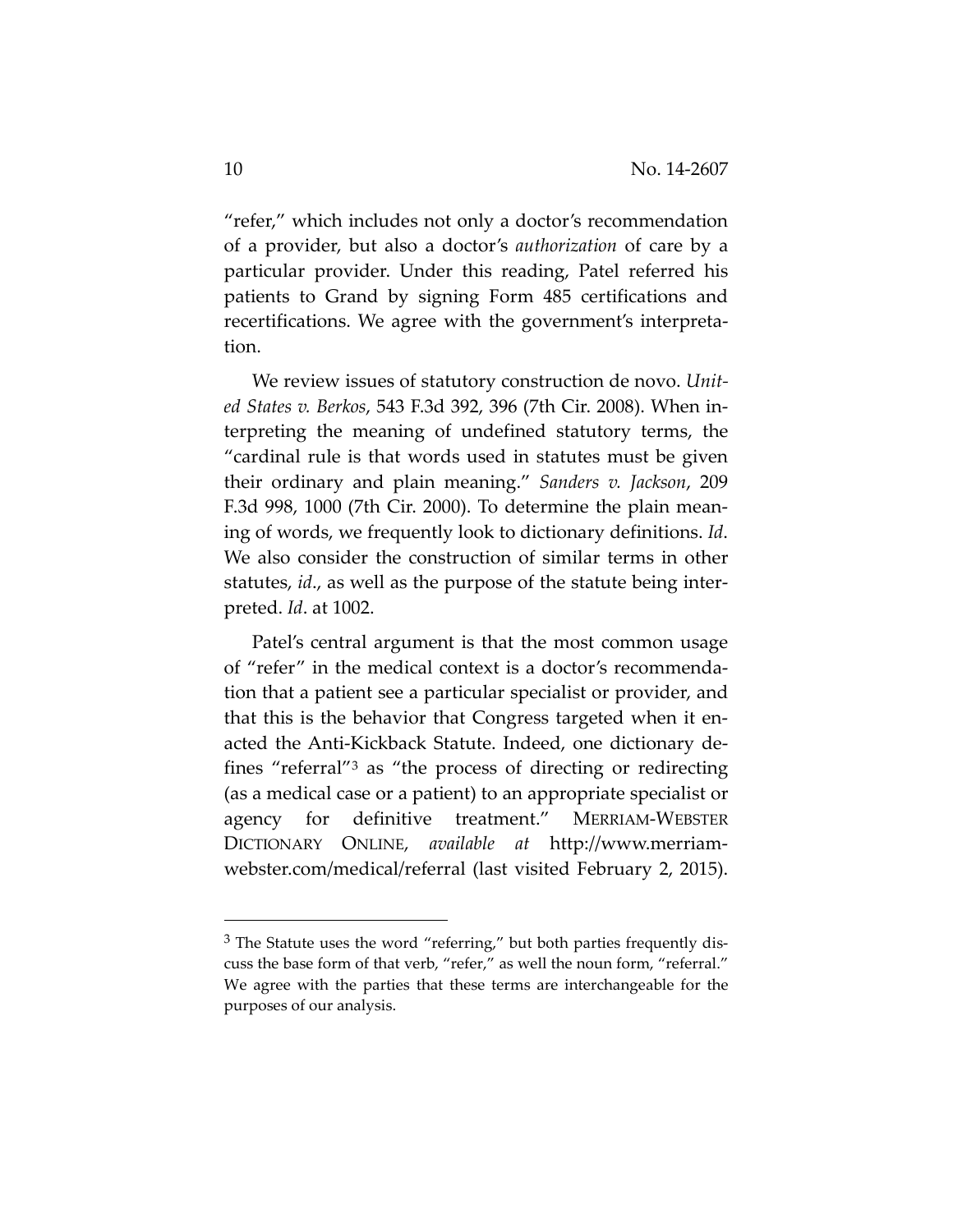Another defines it as "the directing of a patient, usually by a general practitioner, to a consultant or institution for specialist treatment." OXFORD ENGLISH DICTIONARY ONLINE, *available at* http://www.oed.com/view/Entry/160858 (last visited February 2, 2015).

But although Patel's proposed definition of "referral" is a common usage of the term, it is not the only common usage. Often, people use the word "referral" to describe a doctor's authorization to receive medical care, even when the doctor is not the one choosing the provider of that care. For example, in Illinois, a physical therapist cannot provide treatment without a physician's "referral." 225 Ill. Comp. Stat.  $90/17(1)(V)$ . A "referral," in turn, is defined as "a written or oral *authorization* for physical therapy services for patient by a physician." *Id*. 90/1(6) (emphasis added). Presumably, many patients in Illinois visit their doctors seeking physical therapy and with a specific therapist already in mind. In such a case, the patient does not need a recommendation from his physician, but still needs a referral—that is, an authorization—before he can be treated by his chosen therapist.

This more expansive definition of "referral" is frequently used in the medical context. Indeed, in this case, Patel's own office often identified a patient as a "new referral" when faxing new patient information to Grand, even though Patel had played no part in the patient's selection of Grand. Courts, including our own, often employ this usage of the word. *See, e.g.*, *Moran v. Rush Prudential HMO, Inc.*, 230 F.3d 959, 963 (7th Cir. 2000) (ERISA plaintiff sued HMO after HMO-affiliated primary care physician denied her "request for [an] out-of-network referral to consult with" a specific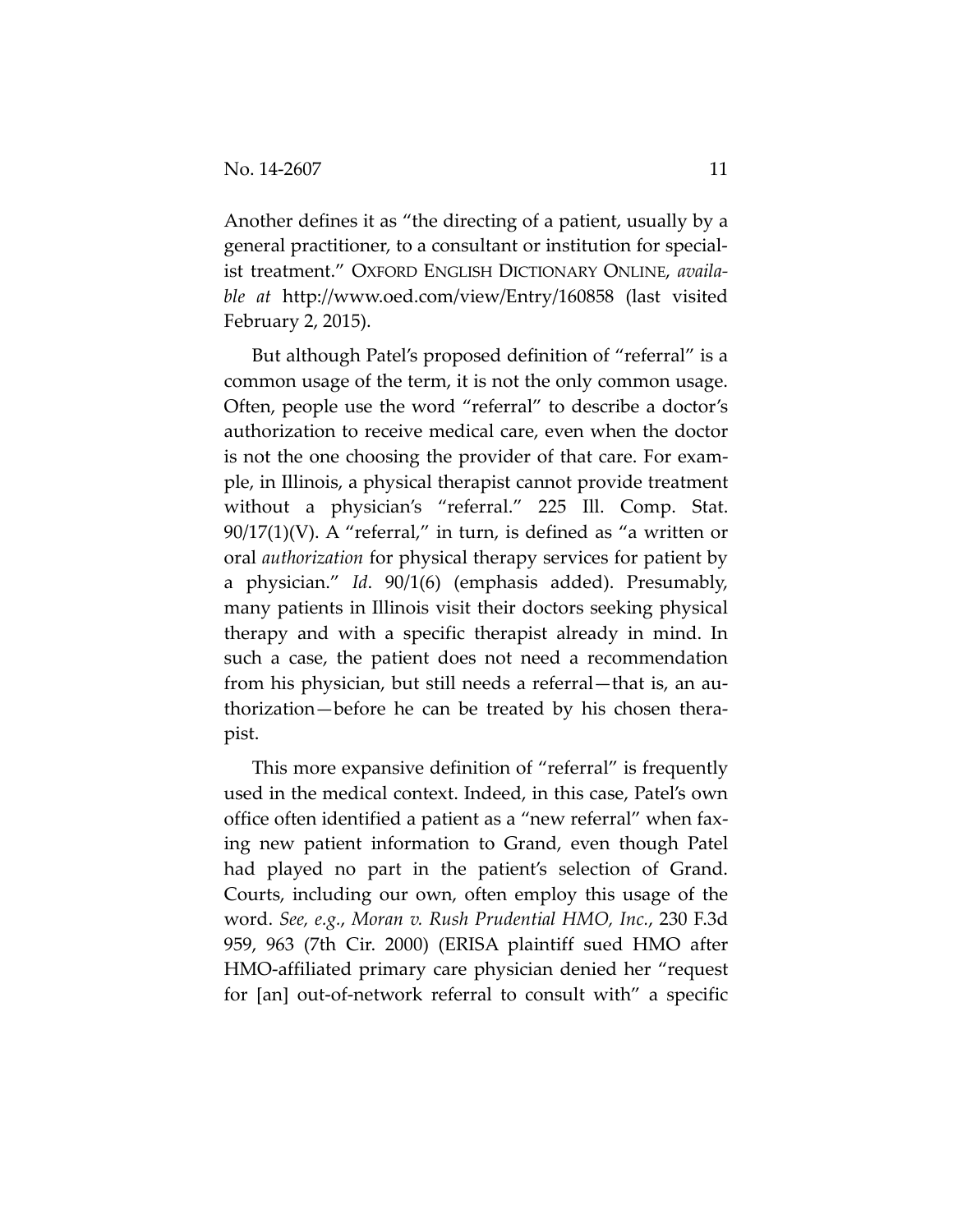surgeon chosen by the plaintiff); *McElhone v. Sebelius*, No. C 12-06090, 2014 WL 1048583, at \*2 (N.D. Cal. Mar. 14, 2014) ("Plaintiff also requested an out-of-network referral to Physiatrist Sherman Tran at Stanford Medical Center."); *Nealy v. U.S. Healthcare HMO*, 711 N.E.2d 621, 622–23 (N.Y. 1999) ("When Dr. Yung informed him during one or both of these visits that he should see a cardiologist, Mr. Nealy requested a referral to Dr. Green … . Dr. Yung allegedly assured his patient that he would submit a request to U.S. Healthcare to approve an out-of-plan referral … ."). Patel contends that these cases<sup>[4](#page-11-0)</sup> do not support the government's position be-

 $\overline{a}$ 

<span id="page-11-0"></span><sup>4</sup> The government argues that our decision in *United States v. Polin*, 194 F.3d 863 (7th Cir. 1999), forecloses Patel's proposed definition of "referring," but we disagree. According to the government, the word "refer" should be interpreted broadly because, in *Polin*, we agreed with the government's statement that "refer is to recommend, is to turn over, is to make a selection, is to give the business away." *Id*. at 866. For multiple reasons, we are unpersuaded. First, no part of this expanded definition clearly encompasses Patel's actions in this case; rather, they mostly have to do with recommending that a patient see a particular provider. Second, we did not adopt this definition in *Polin*—we merely said that the government's counsel had "aptly summarized" the term. *Id*. Finally, this language is taken out of context. In *Polin*, the defendants had paid money to a pacemaker sales representative—a non-physician—in return for the representative's referral of patients. *Id*. at 864. The indictment reflected the language of § 1320a-7b(b)(2)(A), which criminalizes paying kickbacks for certain "referrals." The defendants claimed that they had been charged under the wrong subsection of the Statute, arguing that only physicians can make "referrals." Instead, they argued that they should have been charged under subsection (B) of the same statute, which criminalizes "recommendations," which non-doctors can make. We held that these subsections were not "separate subsections that address 'different and non-overlapping' types of conduct," and thus that both subsections could apply to doctors or non-doctors. *Id*. at 866. In referencing the government's suggested definition of "referring," we were merely stating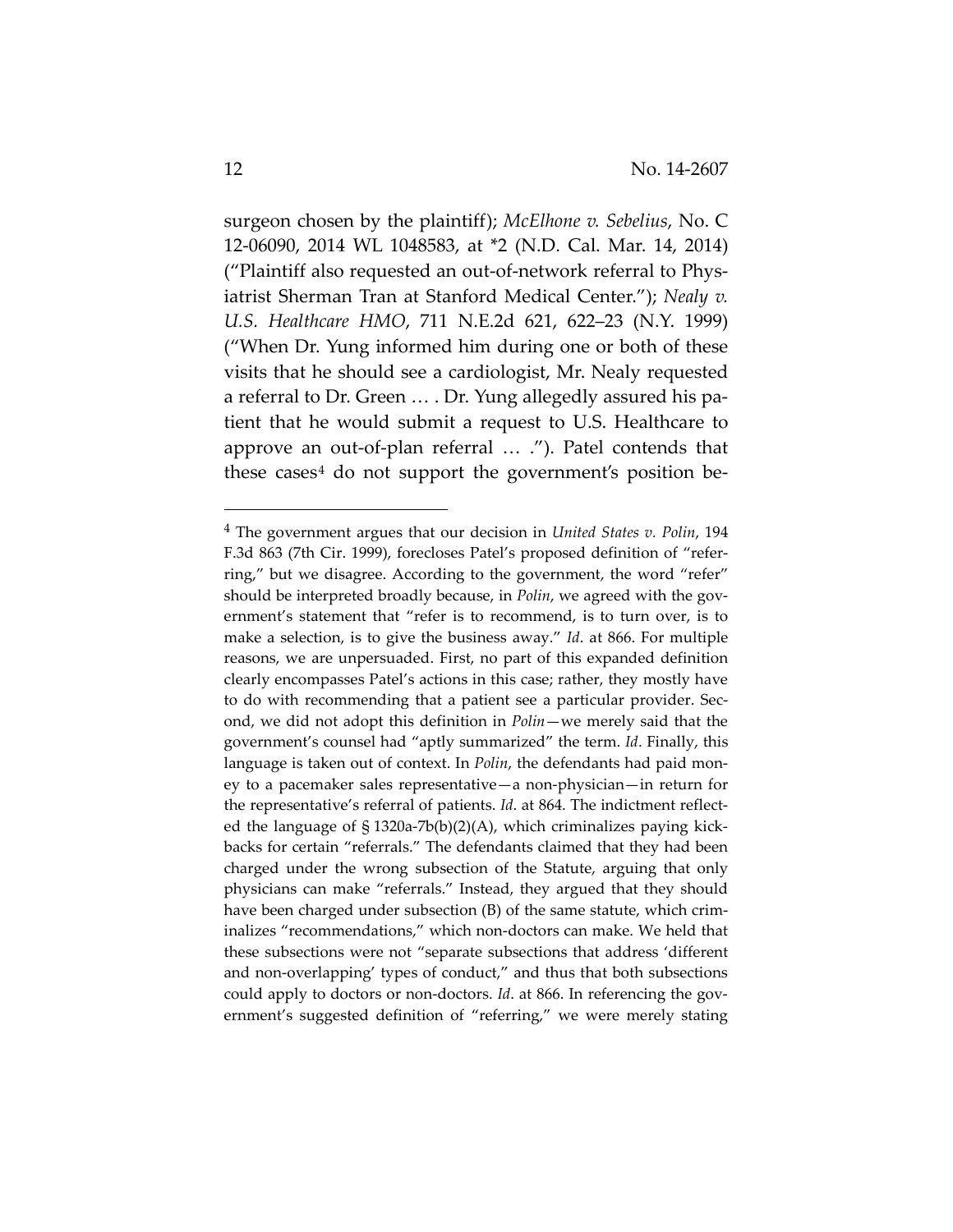cause, in each of them, the physician was involved in the selection of a specific provider prior to treatment, regardless of who identified the specialist in the first instance. That is factually incorrect. In each of these cases, the doctor was not involved in the selection of a provider—the patient independently chose a specific provider. All the physician did was authorize care by the patient's chosen provider. Patel is correct that it does not matter who first identifies the care provider; what matters is whether the doctor facilitates or authorizes that choice. In each of the above cited cases, the doctor acted as a gatekeeper—without his approval, the patient could not receive treatment from the provider the patient had selected. Exercising this gatekeeping role is one way that doctors refer their patients to a specific provider.

Both parties point to the definition of "referral" in a related federal statute, the Stark Act, 42 U.S.C. § 1395nn, for support. The Stark Act is a civil statute that prohibits referrals of health services for Medicare and Medicaid patients to entities in which the physician or a member of his family has a financial interest. It defines "referral" to include "the request by a physician for a consultation with another physician" and "the request or establishment of a plan of care by a physician which includes the provision of [health services]." *Id*. § 1395nn(h)(5)(A)–(B). Regulations interpreting that definition, in turn, define "referral" to include "the request by a physician for, or ordering of, *or the certifying or recertifying of the need for*, any designated health service for which payment may be made under Medicare Part B." 42 C.F.R. § 411.351 (emphasis added). Under this definition, Patel's certifying

that "refer" and "recommend" are synonyms—precisely what Patel argues in this case.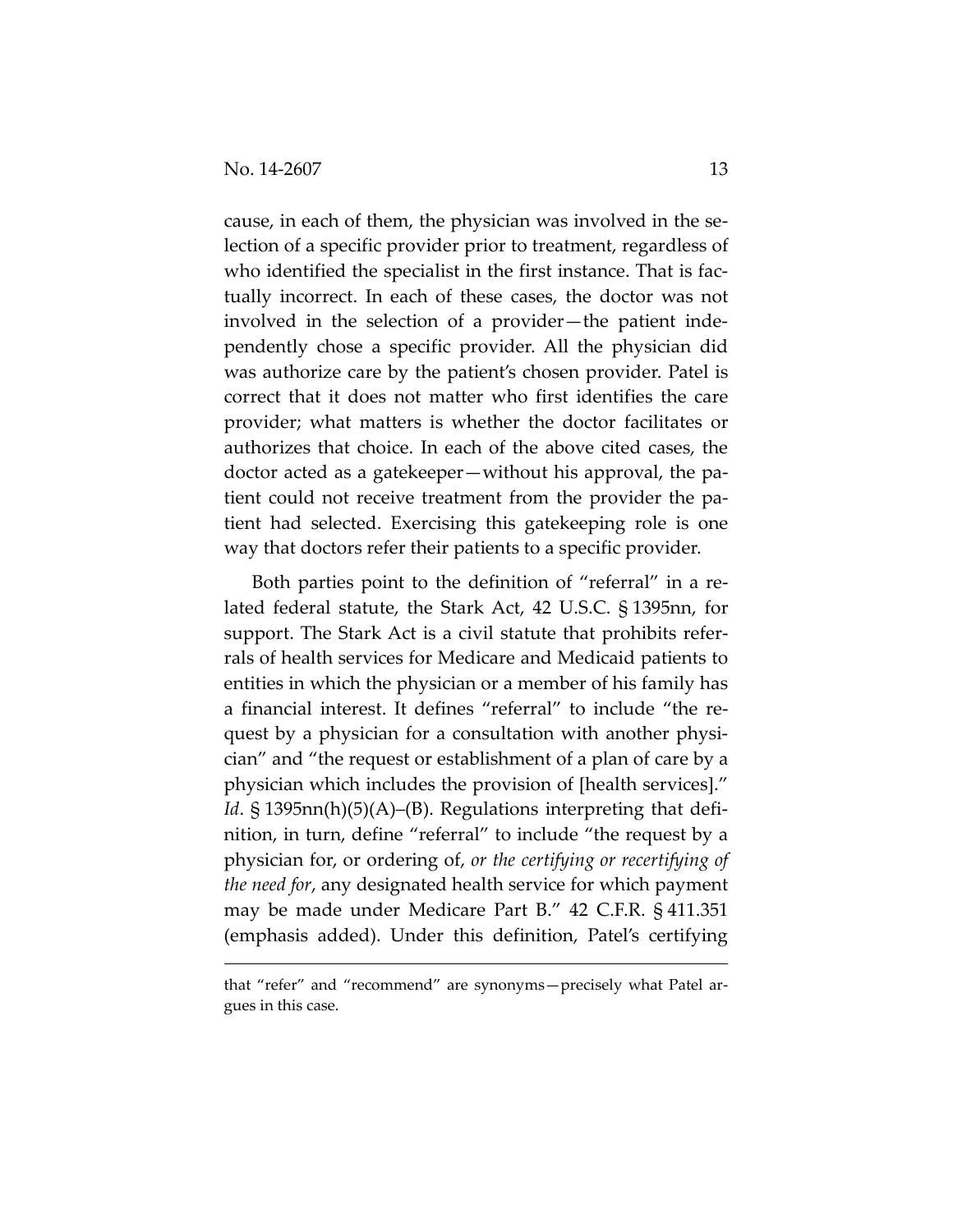and recertifying of patients by signing Form 485s would seem to constitute referrals. Patel argues, in contrast, that the Stark Act definition provides support for his reading of the Anti-Kickback Statute. First, he argues that Congress needed to expressly define "referral" so broadly in the Stark Act because the ordinary meaning of the term is much narrower. In contrast, according to Patel, Congress intended the word to have its "ordinary," narrower meaning in the Anti-Kickback Statute, and therefore did not feel a need to further define the term. But it is equally possible that Congress defined "referral" in the Stark Act as it did because Congress believes that is what the word means. At the very least, the Stark Act definition suggests that Congress considers the government's broad reading of the term "referral" to be a permissible one. Patel's second argument regarding the Stark Act is that the purpose of that Act supports a broader definition of "referral," while the purposes of the Anti-Kickback Statute do not. He argues that in the context of a self-referral (the target of the Stark Act), an expansive definition of "referral" is necessary because a self-referring physician has an ongoing financial interest in the health care provider that treats the patient. But Patel *also* had an ongoing financial interest in the treatment of his patients by Grand—he received a kickback for every recertification he signed.

Dictionary definitions and the construction of a related statute leave us with two plausible readings of the Anti-Kickback Statute. Upon considering the Statute's main purposes, however, we are convinced that Congress intended the Statute to extend to the certification and recertification of patients for government-reimbursed care. The central purpose of the Statute is to prevent Medicare and Medicaid fraud. Patel contends that there was no harm to the Medicare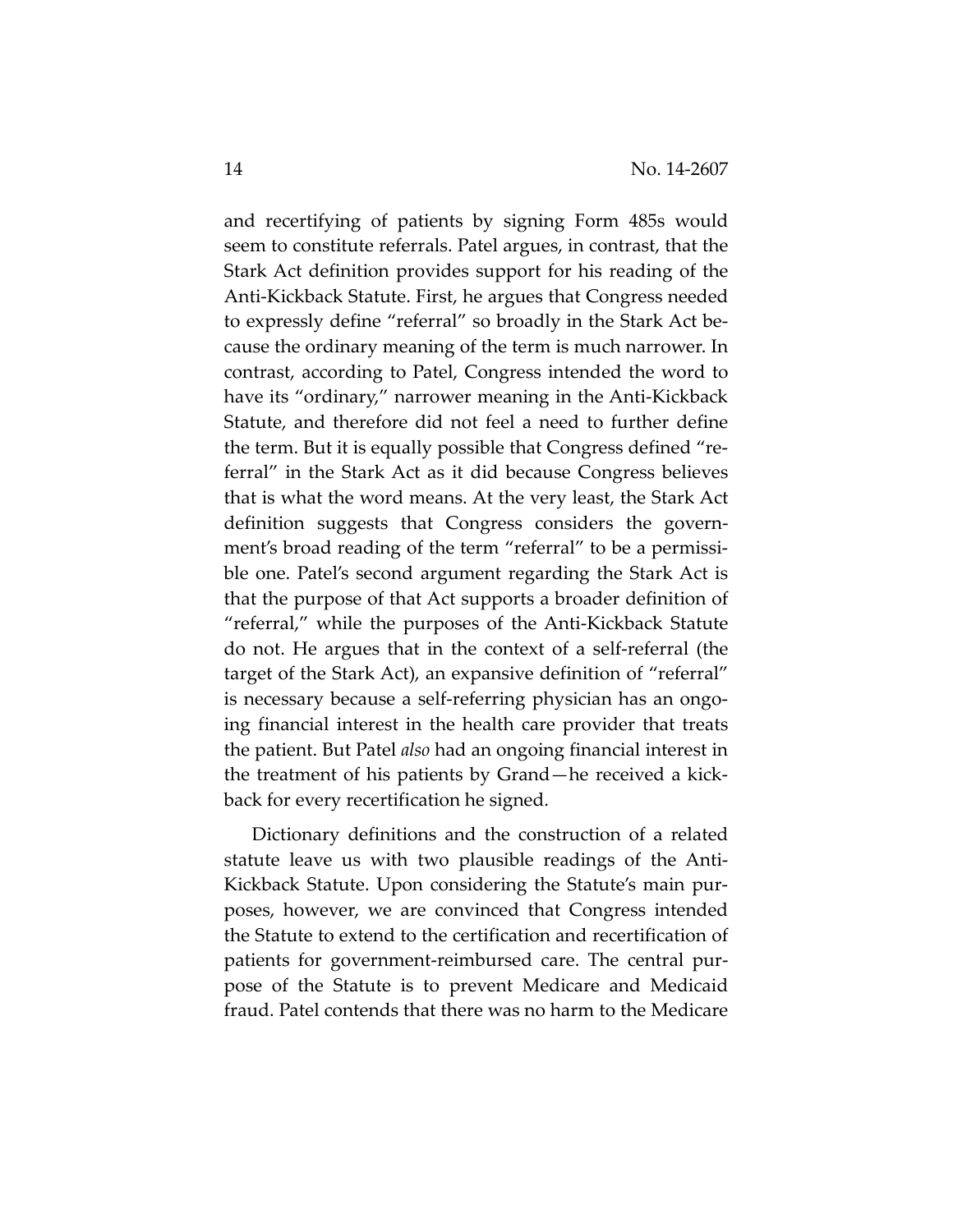system in this case, as the government concedes that every one of his patients that went to Grand actually needed home health care services. But this is irrelevant<sup>[5](#page-14-0)</sup> to our *legal* interpretation of the meaning of the statute, because even if the Medicare system suffered no losses in this instance, the danger of fraud at the certification and recertification stages is quite clear. At the certification stage, a physician could refuse to certify a patient to a patient-chosen provider unless the provider paid the physician a kickback. This behavior could increase the cost of care. It could also contravene the second purpose of the Anti-Kickback Statute—protection of patient choice—by interfering with the patient's choice if the selected provider refused to pay.

Or, consider a patient who goes to his physician seeking authorization to visit a certain provider. If that physician will receive a kickback for a certification to that provider, he will have an incentive to certify the patient even if he thinks that the care is unnecessary or believes that the patient-chosen provider is substandard. All of these same concerns arise at the recertification stage as well: a doctor being paid for each recertification will be incentivized to authorize unnecessary further care and to ensure that the patient continues to use the same provider, even if that provider gives poor care.

Additionally, as the district court noted, if Patel is correct that only steering a patient to a particular provider constitutes a referral, a physician would be free to accept a kickback each time he recertified a patient for treatment by a

<span id="page-14-0"></span><sup>5</sup> There is no allegation in this case that Grand provided subpar treatment to any patients certified by Patel or that those patients suffered any tangible harm. This is also irrelevant to our legal determination.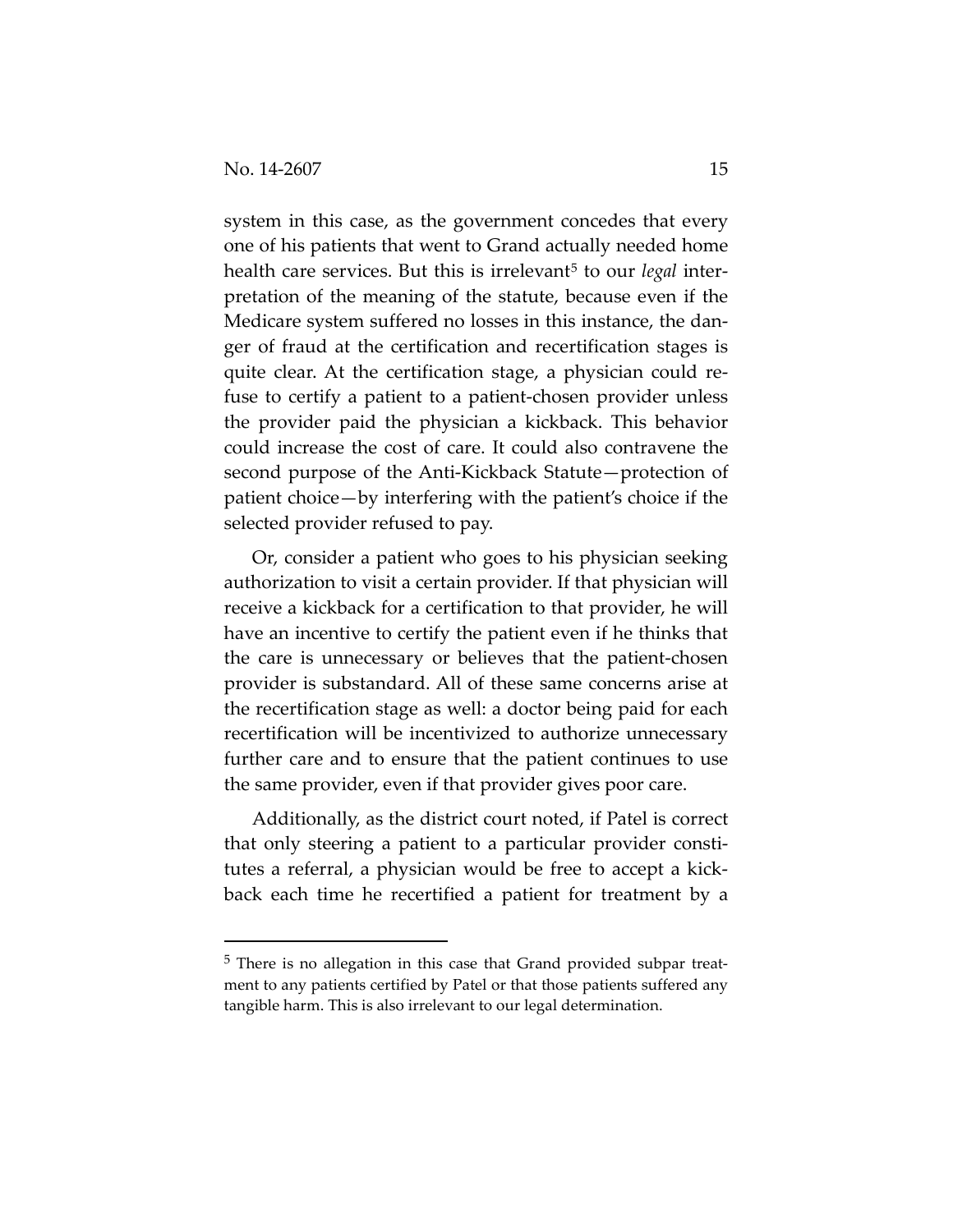previously selected home health care provider. This outcome was recently rejected by the Eleventh Circuit in *United States v. Vernon*, 723 F.3d 1234 (11th Cir. 2013). In *Vernon*, the defendant argued that a patient could not be "referred" to a provider within the meaning of the Anti-Kickback Statute if he was already a patient of that provider. The court rejected this argument, stating that it "would lead to the absurd result that the first kickback payment for a referral is unlawful, but future kickback payments for the same patient are lawful because they are not for an initial 'referral.'" *Id*. at 1256. Such a result is undesirable because the possibility of a kickback for each recertification incentivizes the physician to keep recertifying, even if further treatment is unnecessary or if treatment by a different provider would be in the patient's best interest. Patel argues that *Vernon* is distinguishable from this case because the patients in *Vernon* did not choose or even know the identity of their provider. Thus it was the defendant, a "patient advocate," who continued to choose where to fill her clients' prescriptions whenever she filled a prescription at the pharmacy paying her kickbacks. Patel argues that he, in contrast, played no role in his patients' initial selection of Grand or their decision to continue using Grand. True, but Patel chose *whether* his patients could go to Grand at all, which we think is just as important. Patel acted as a gatekeeper to federally-reimbursed care. Without his permission, his patients' independent choices were meaningless. Regardless, Patel's proposed distinction from *Vernon* does not eliminate the absurdity that can result from his proposed definition. Even if the patient makes the initial choice of a provider, a physician could take advantage of his power to veto that choice at the certification or recertification stage, harming Medicare, the patient, or both.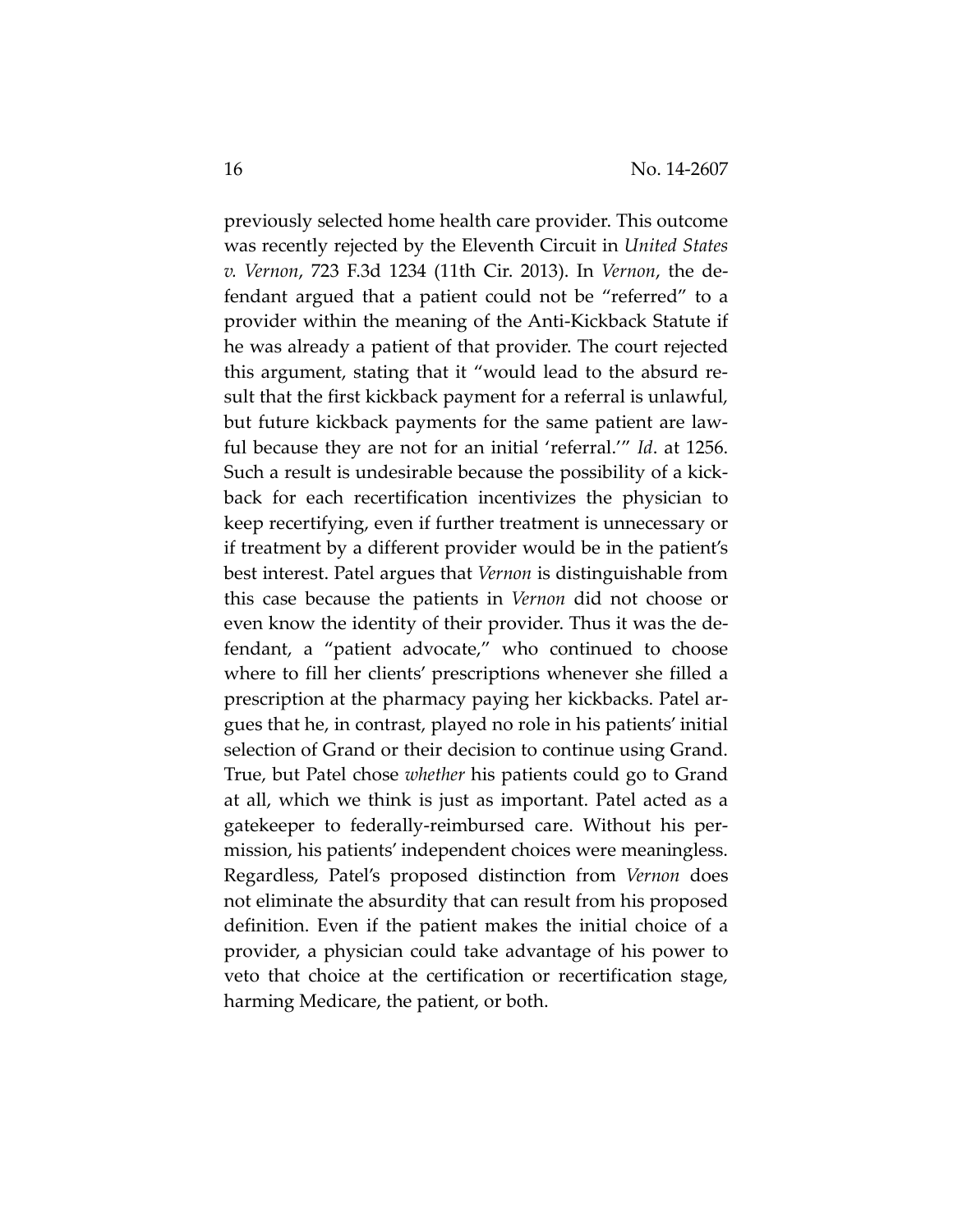These concerns persuade us that, in passing the Anti-Kickback Statute, Congress intended to criminalize the receipt of kickbacks in return for a physician's certification or recertification, through a signed Form 485, that a patient requires Medicare-reimbursed care. The word "referral" is commonly used—including by Congress in the Stark Act in a way that extends to such authorizations. Moreover, a narrow definition of the term would defeat the central purposes of the Anti-Kickback Statute.

Patel offers a number of other arguments in favor of his proposed reading of the Statute, none of which we find convincing. First, he points out that the word "referring" must be read in the context of the rest of the statutory subsection, which criminalizes the solicitation or receipt of a bribe in return for "referring [a patient] *to a person*" for medical care. 42 U.S.C.  $\S$  1320a-7b(b)(1)(A) (emphasis added). This, he argues, indicates that Congress meant to address only situations in which a doctor recommends a specific provider, not a situation where the patient independently chooses a provider after the physician issues a generic order for treatment. But this is beside the point—Patel was not convicted for writing a generic order. Rather, he was convicted because he authorized his patients' treatment by a *specific* provider—the Form 485s signed by Patel specified Grand as his patients' caregiver and recipient of Medicare funds. Whether these actions were referrals is a separate question from whether they were referrals *to a person*. And the fact that Patel's patients independently chose the "person" from whom they wanted services does not mean that Patel's subsequent certifications, assuming they were referrals, were not referrals to that person.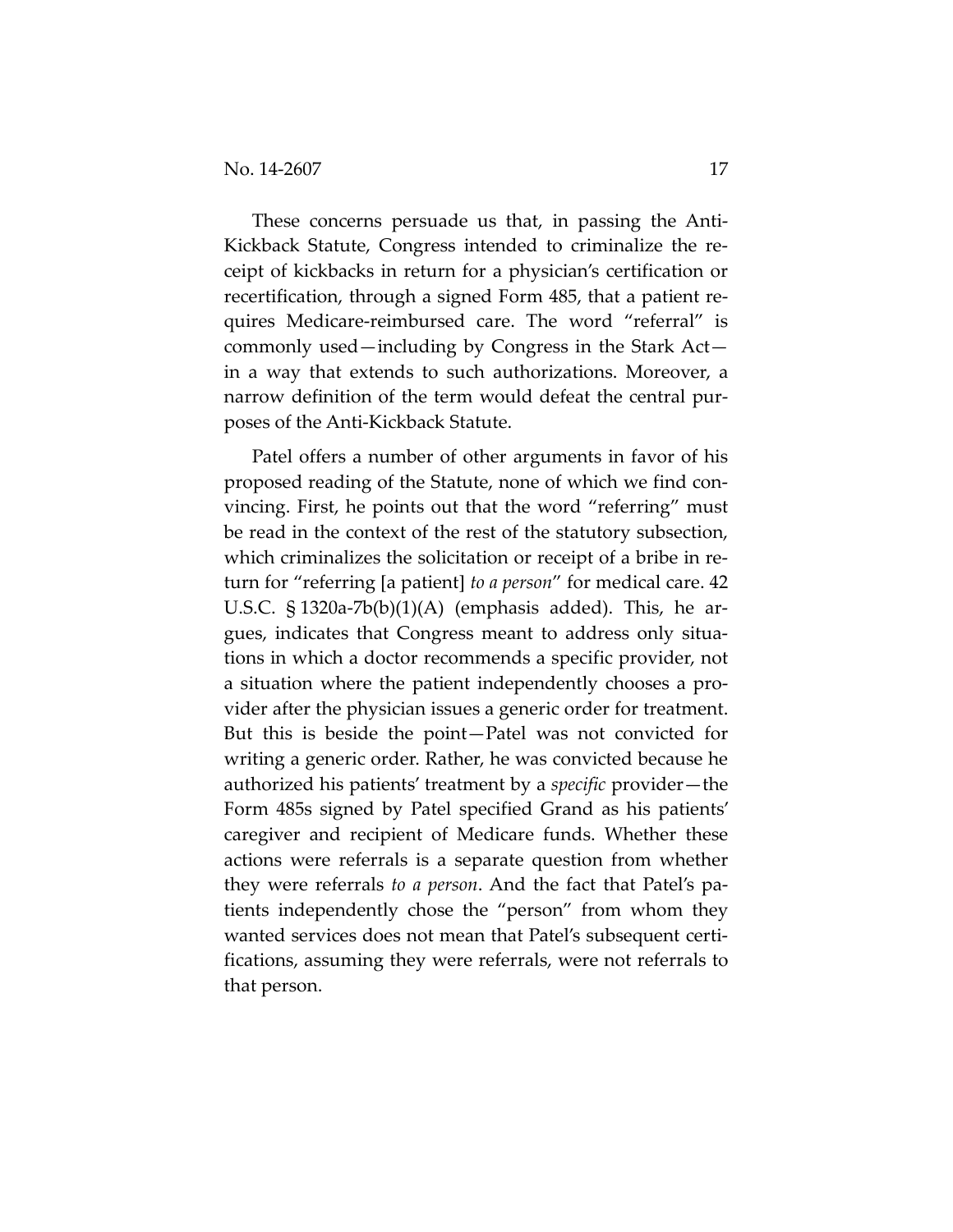Patel's next argument is that it makes no sense to call a certification a "referral" when it is made weeks after the patient began receiving treatment from the selected provider, as occurred in this case. This scenario, however, makes sense once one considers the main purpose of the Anti-Kickback Statute—to prevent kickbacks from influencing the provision of services that are *charged to Medicare*. It stands to reason that the Statute should apply to the actions—certification and recertification—which directly allow Medicare to be charged. Even if treatment has begun, a doctor deciding whether to sign a Form 485 wields just as much power over Medicare costs and his patients' health as a doctor deciding where to direct his patient.

As the district court noted, Patel "was a financial gatekeeper as well as a medical one":

> Defendant's patients could not initiate or continue treatment from Grand on their own; without Defendant's authorization and certification, the patients could not receive treatment from Grand, regardless of their preferences. Even if Defendant had nothing to do with a patient's decision to choose Grand in the first instance, his signature on the Medicare-required forms not only confirmed the patient's decision to go to Grand but also placed his imprimatur on the need for services that would be billed to and paid for by Medicare.

*United States v. Patel*, 17 F. Supp. 3d 814, 827 (N.D. Ill. 2014). Given these considerations, it is irrelevant that Patel's patients received treatment from Grand before he signed their Form 485s. Even though care had begun, Grand could not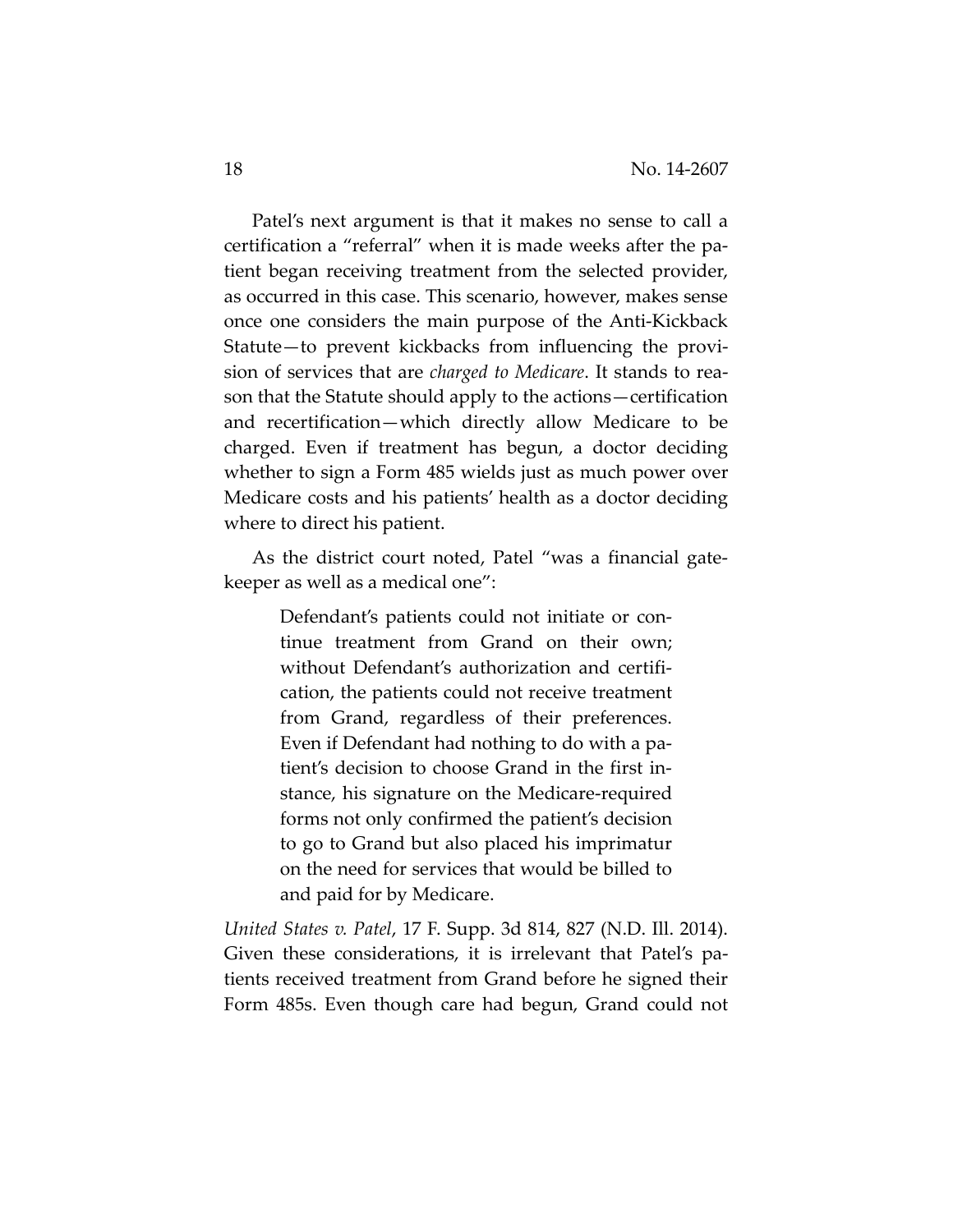have charged Medicare for that care prior to receiving a signed Form. The referral process, as far as Medicare is concerned, continues until the Form is signed. Patel could have withheld his signature in an attempt to extort larger payments from Grand. In fact, it seems that Patel once threatened to do just that when Encinares lacked the money to pay him. If Patel had decided not to sign the forms, Grand could not have billed Medicare. In other words, the prospect of a kickback gave Patel an increased incentive to charge Medicare for these services—exactly the type of incentive that Congress sought to eliminate by passing the Anti-Kickback Statute.

Patel also argues that the government's broad definition of "referring" would effectively eliminate the word from the Statute. Under the government's interpretation, he argues, it would be illegal for a physician to receive *any* remuneration from a person who treats the physician's patients because the government's interpretation allows a doctor to be prosecuted even when he does not direct a patient to go to the provider making the payment. For example, Patel claims, a doctor could be convicted if he is paid to give a speech at a hospital and some of his patients are later treated by that hospital.<sup>[6](#page-18-0)</sup>

<span id="page-18-0"></span><sup>6</sup> In Patel's example, the doctor also "compliments the hospital in the speech." We assume Patel included this detail to suggest that the patients in the hypothetical choose to go to the hospital *because* of the doctor's compliments—in other words, because the doctor, in a way, recommended the hospital to his patients. However, Patel's argument is that we are reading the word "referring" out of the Statute completely. If he is right, it should not matter whether the doctor recommends the hospital to his patients or not. As we explain above, the doctor in Patel's hypothetical cannot be convicted whether he affirmatively directs his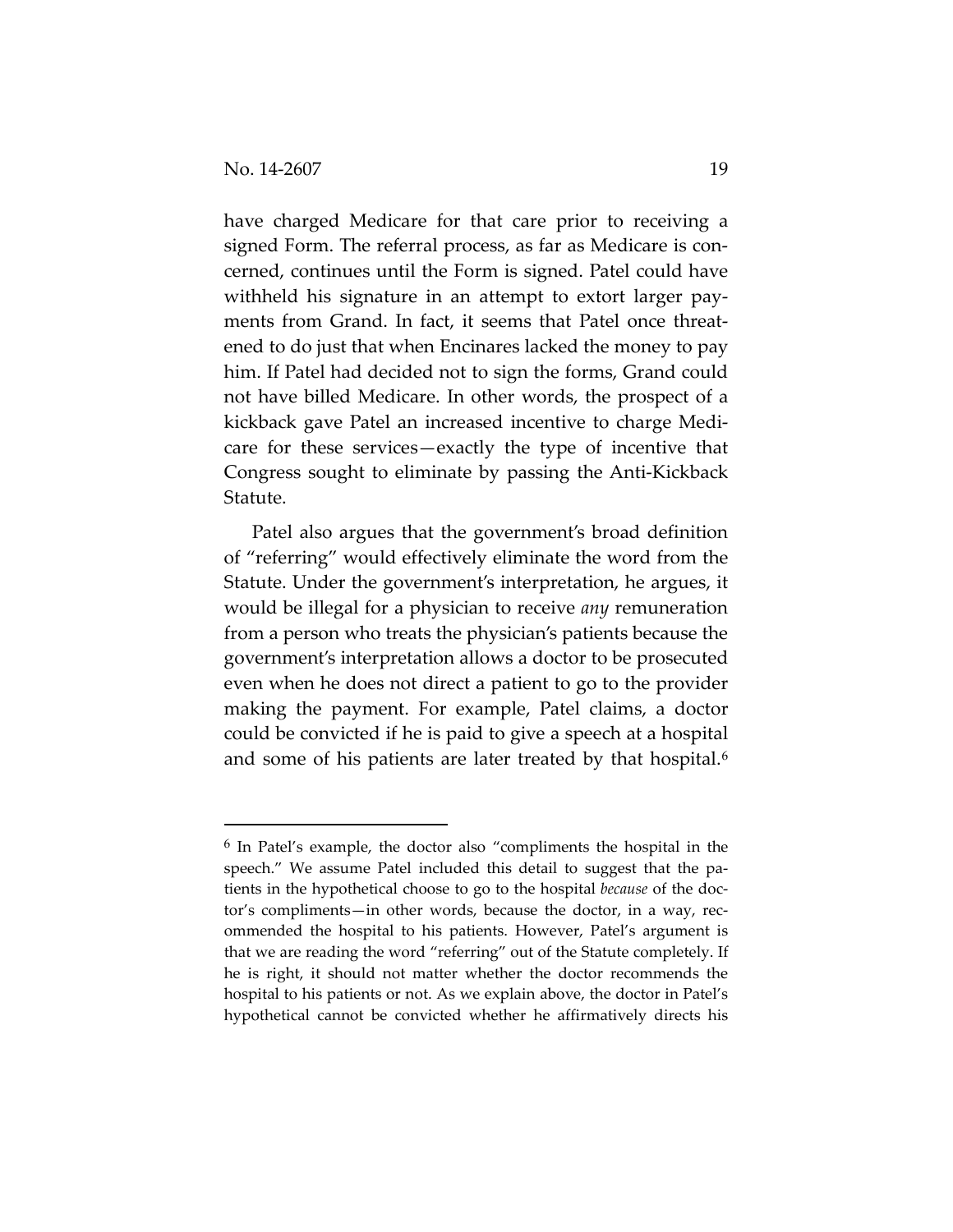This argument, however, completely overlooks the Statute's requirement that a kickback be paid "in return for" a referral. § 1320a-7b(b)(1)(A). Payments made for legitimate services (such as giving a speech) cannot be construed as an illegal kickback. *Borrasi*, 639 F.3d at 780–81. Patel's argument simply has nothing to do with the scope of the term "referring." The doctor in Patel's hypothetical neither recommended the hospital to his patients nor acted as a gatekeeper for his patients' care there. The construction of "referring" that we adopt here, in contrast, requires the doctor to do *something* that either directs a patient to a particular provider or allows the patient to receive care from that provider. And even if the doctor in Patel's hypothetical *had* steered his patients to the hospital, the doctor could not be prosecuted because he was not paid "in return for" referrals.

Patel's final argument is that the meaning of "referring" in the Anti-Kickback Statute is ambiguous, and thus should be interpreted in his favor under the rule of lenity. The Supreme Court has recently stated that the rule of lenity applies only if, "after considering text, structure, history, and purpose, there remains a grievous ambiguity or uncertainty in the statute such that the Court must simply guess as to what Congress intended." *Maracich v. Spears*, 133 S. Ct. 2191, 2209 (2013) (citation and internal quotation marks omitted). The rule does not apply merely because a "statute's text, taken alone, permits a narrower construction." *Abramski v. United States*, 134 S. Ct. 2259, 2272 n.10 (2014). No grievous ambiguity exists here. The definition of "referral" put forth by the government is in common usage, including by Congress it-

patients to the hospital, merely compliments the hospital in a speech, or does nothing at all that causes his patients to use the hospital.

 $\overline{a}$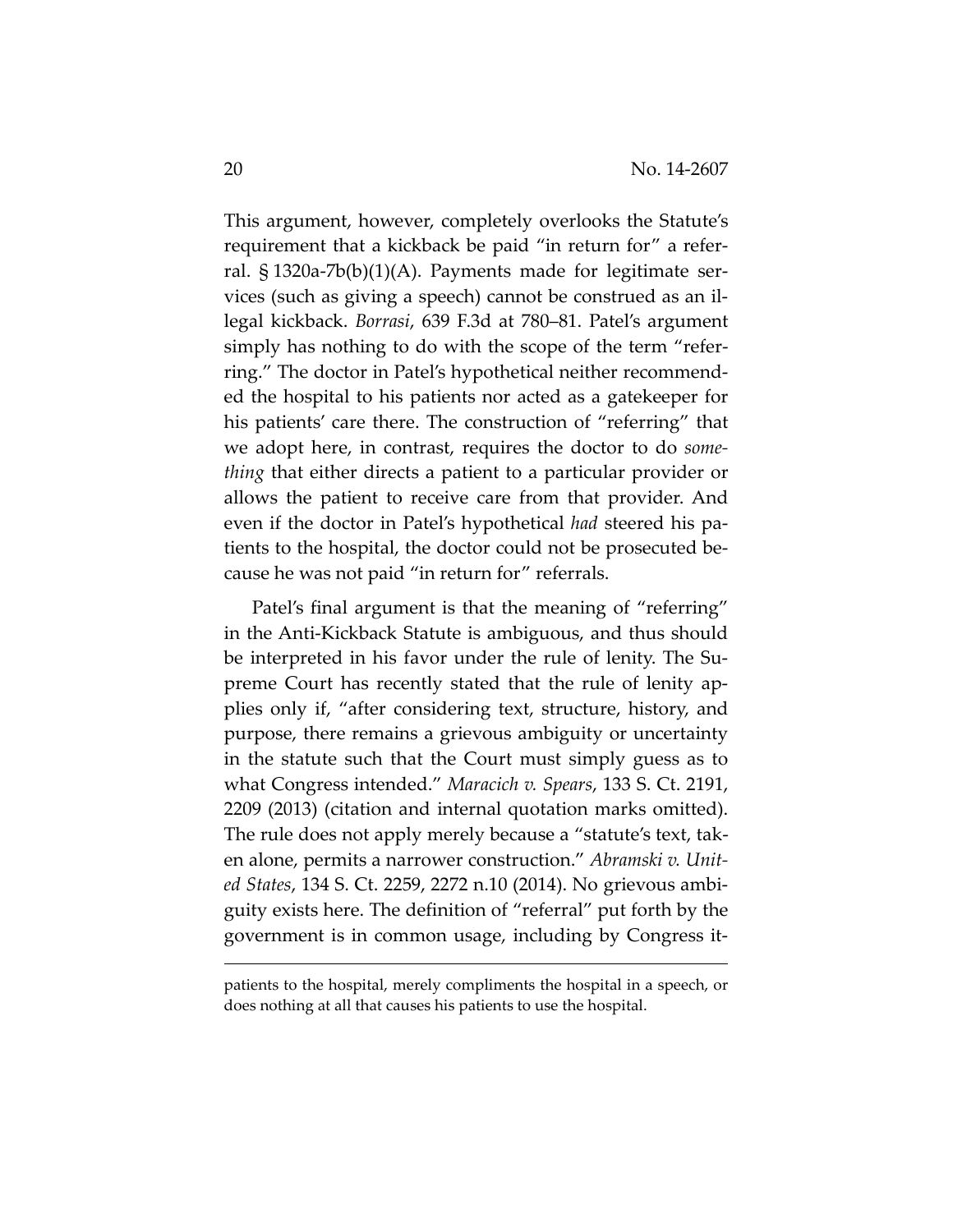self. Most importantly, we think that Congress intended for the Statute to apply to certifications and recertifications for Medicare-reimbursed care. To hold otherwise would defeat Congress's purpose in passing the statute.

Moreover, the purposes underlying the rule of lenity do not justify the rule's application here. "Application of the rule of lenity ensures that criminal statutes will provide fair warning concerning conduct rendered illegal … ." *Liparota v. United States*, 471 U.S. 419, 427 (1985). Patel argues that adopting the government's definition of "referral" will lead to the prosecution of many unsuspecting physicians and will lead others to fear that their actions are possibly illegal. This argument, though, is tied up with Patel's mistaken belief that, if we affirm, doctors will be exposed to prosecution when their patients use a provider from whom the physician has previously received a legitimate payment. As described above, however, this concern is overblown. In fact, the government's definition only exposes doctors to liability for a clearly delineated set of actions—receiving or soliciting kickbacks in return for directing a patient to a provider, or for certifying or recertifying patients for Medicarereimbursed care. Patel's nervous behavior suggests he knew that these actions were illegal. Other doctors should know that this behavior is illegal as well—the Department of Health and Human Services issued a Special Fraud Alert to the health care provider community twenty years ago stating that "[p]ayment of a fee to a physician for each plan of care certified by the physician on behalf of the home health agency" is a form of illegal kickback. Home Health Fraud, and Fraud and Abuse in the Provision of Medical Supplies to Nursing Facilities, 60 Fed. Reg. 40,847, 40,848 (Aug. 10, 1995). The Department noted that such kickbacks threaten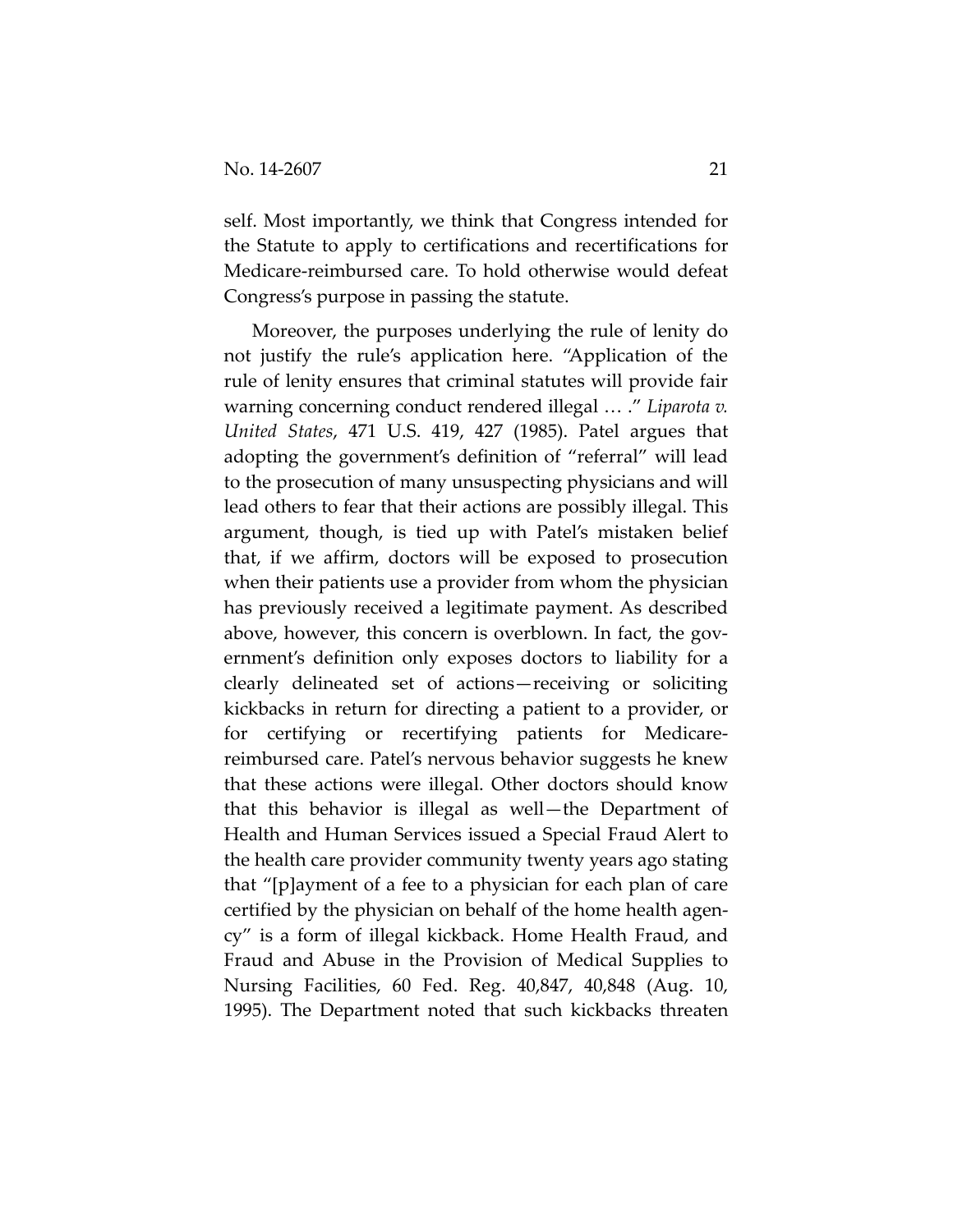patients' freedom of choice and increase the cost of care precisely the reasons that we hold certifications and recertifications are "referrals" under the Anti-Kickback Statute.

#### **B. Sufficiency of the Evidence**

Finally, Patel argues that, even if he "referred" his patients to Grand when he signed their Form 485s, there was insufficient evidence to demonstrate that he received money from Grand *in return for* signing those forms, as required by the statute. Rather, Patel argues, Grand paid Patel to induce him to recommend to his patients that they choose Grand as their home health care provider. In other words, Patel says that he was paid for one type of referral (a recommendation), but gave Grand an entirely different type (a certification); he thus was not paid "in return for" the referral he actually gave. According to Patel, the government needed to prove beyond a reasonable doubt that Patel was paid in return for his signature on the Form 485s, and it has failed to do so. And although Patel admits he was paid at the same time that he gave the signed forms to Encinares, and the payment amount was perfectly correlated with the number and type of forms, he claims that this was a mere convenience—the forms functioned as a proxy for actual recommendations made by Patel to his patients.

In reviewing the sufficiency of the evidence, we consider the evidence "in the light most favorable to the government, drawing all reasonable inferences in the government's favor." *United States v. Lee*, 558 F.3d 638, 641 (7th Cir. 2009). We overturn a conviction based on insufficient evidence "only if the record is devoid of evidence from which a reasonable jury could find guilt beyond a reasonable doubt." *United*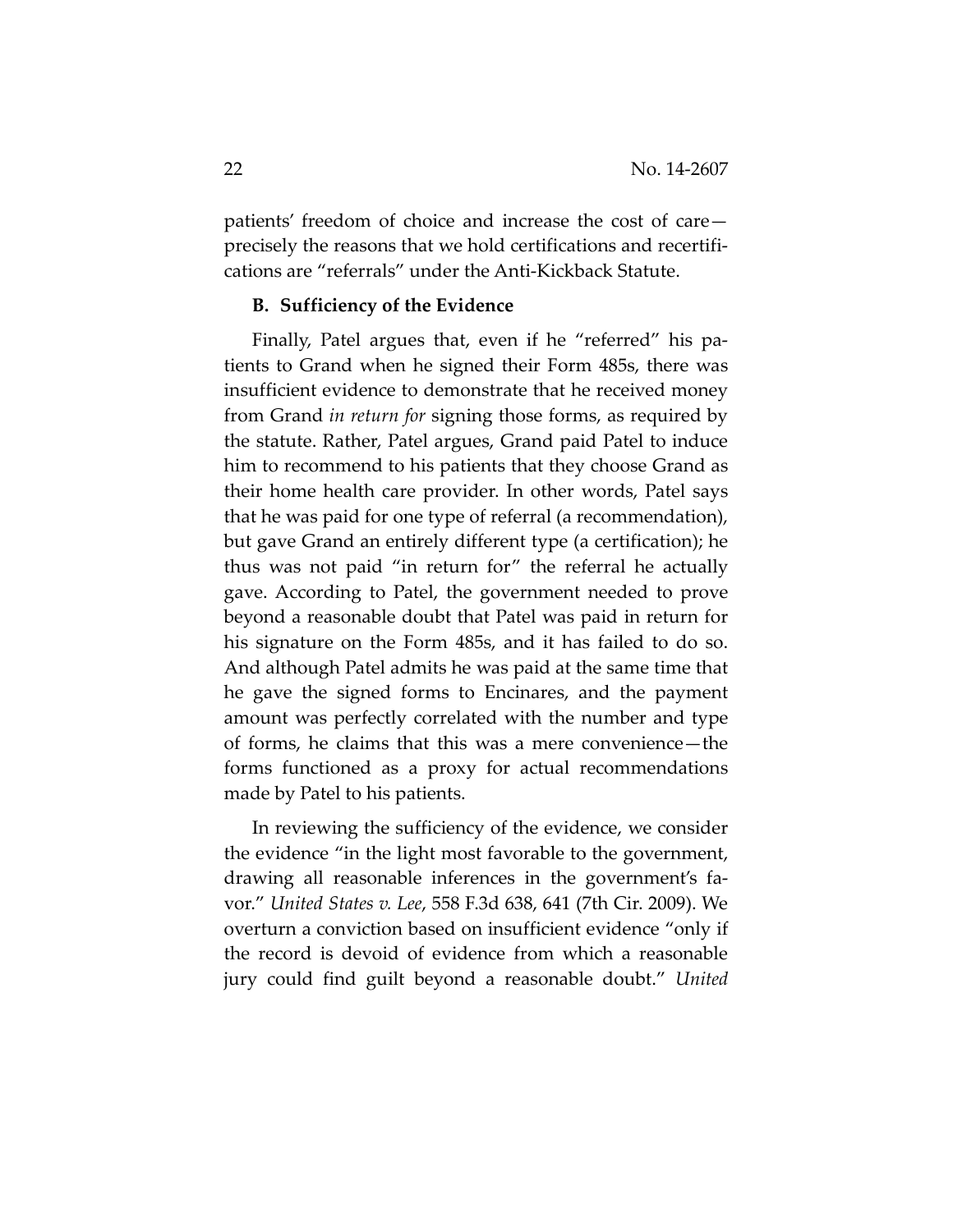*States v. Johnson*, 729 F.3d 710, 714 (7th Cir. 2013) (citation and internal quotation marks omitted).

Even accepting Patel's premise that the government had to prove he was paid specifically for his signatures, there was sufficient evidence such that a reasonable factfinder could conclude that Grand paid him for that reason. The payments were literally exchanged for these signatures and the payment amount was calculated based on the number and type of Patel's authorizations. Based on this evidence, a reasonable factfinder could conclude that the payments were made in return for the signatures. More importantly, the fact that Patel was paid for recertifications—in addition to initial certifications—strongly suggests that Grand was paying him for his signatures, not for patient recommendations. If Grand wanted to pay Patel for recommendations, why pay him for *both* certifications *and* recertifications? Any payment due for a recommendation could be fully paid upon certification; recertified patients, by definition, were not new patients that Patel had recommended to Grand. Presumably, Grand paid Patel for recertifications because his signatures on those forms were an added bonus to the company—Grand paid Patel so that he would allow his patients to continue using Grand.

Patel also suggests that he should not have been convicted because he would have signed the certification forms with or without the promise of kickbacks. This, however, is irrelevant. The Anti-Kickback Statute prohibits a doctor from receiving kickbacks that are made in return for a referral. It does not require that the referral be made in return for a kickback. A reasonable factfinder could conclude that Patel "willfully and knowingly" received a kickback paid by